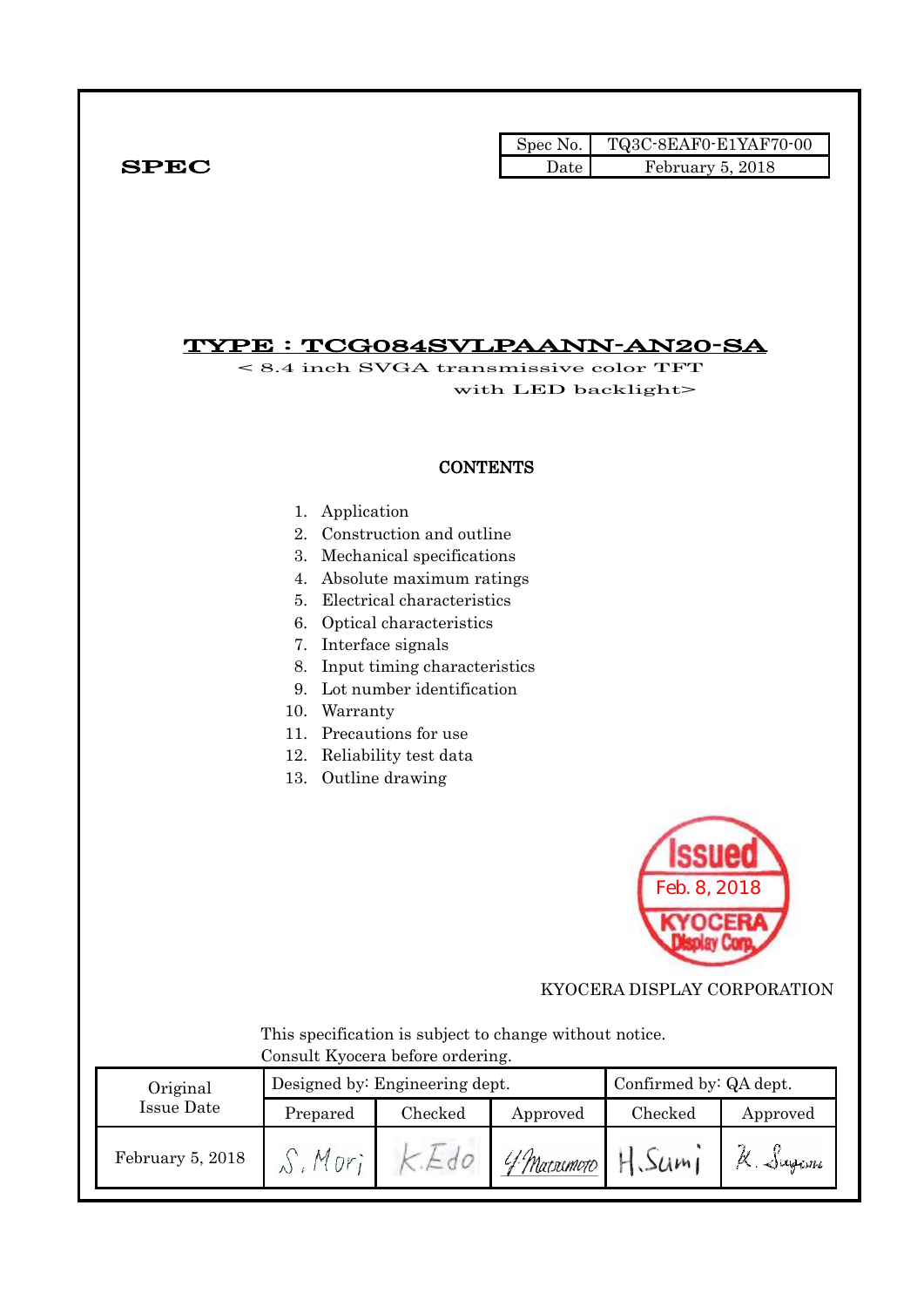# Warning

- 1. This Kyocera LCD module has been specifically designed for use only in electronic devices and industrial machines in the area of audio control, office automation, industrial control, home appliances, etc. The module should not be used in applications where the highest level of safety and reliability are required and module failure or malfunction of such module results in physical harm or loss of life, as well as enormous damage or loss. Such fields of applications include, without limitation, medical, aerospace, communications infrastructure, atomic energy control. Kyocera expressly disclaims any and all liability resulting in any way to the use of the module in such applications.
- 2. Customer agrees to indemnify, defend and hold Kyocera harmless from and against any and all actions, claims, damages, liabilities, awards, costs, and expenses, including legal expenses, resulting from or arising out of Customer's use, or sale for use, or Kyocera modules in applications.

# Caution

1. Kyocera shall have the right, which Customer hereby acknowledges, to immediately scrap or destroy tooling for Kyocera modules for which no Purchase Orders have been received from the Customer in a two-year period.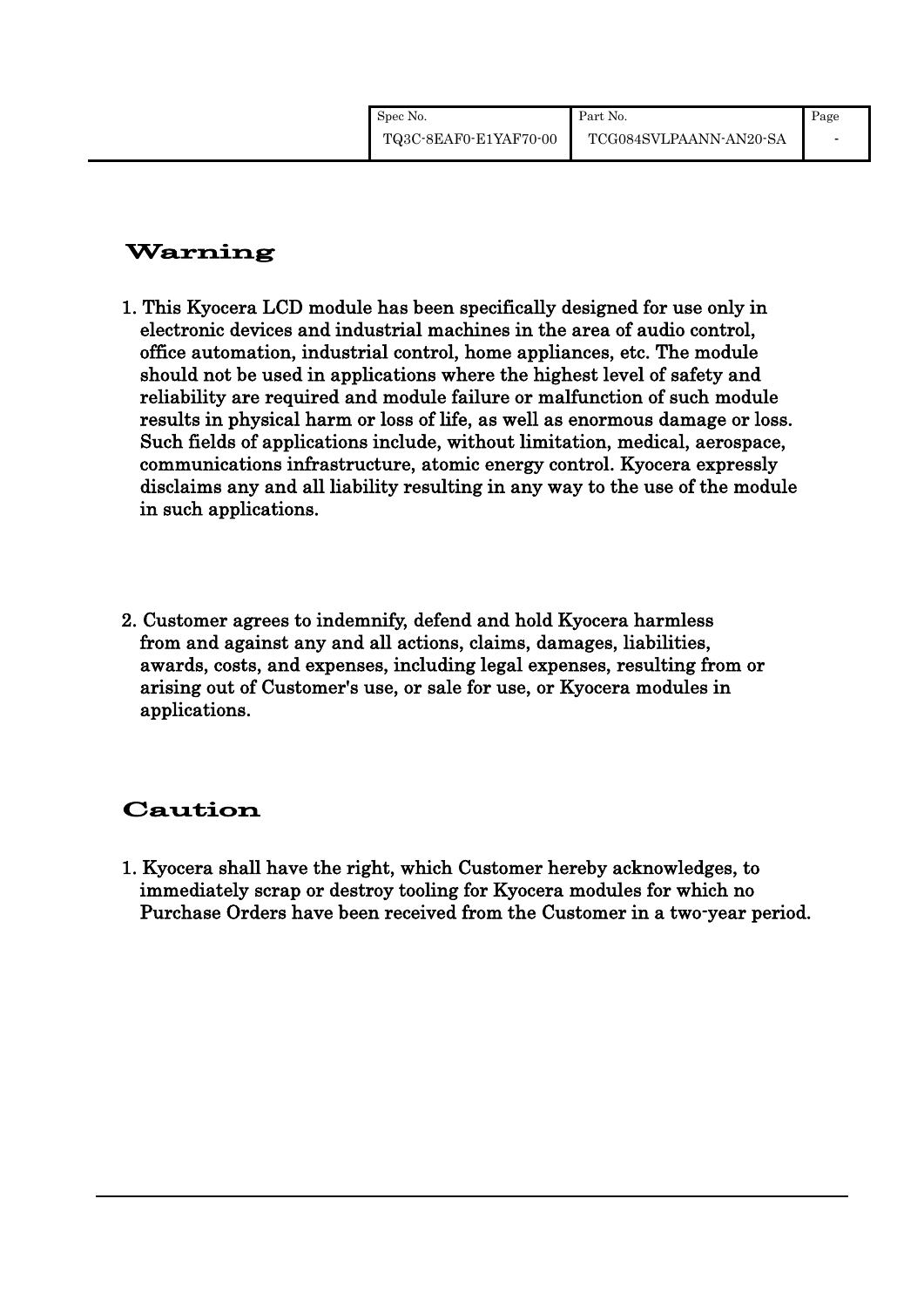| Spec No.              |
|-----------------------|
| TQ3C-8EAF0-E1YAF70-00 |

# Revision record Date Designed by : Engineering dept. Confirmed by : QA dept.<br>Prepared Checked Approved Checked Approved Approved Rev.No. Date Page Page Descriptions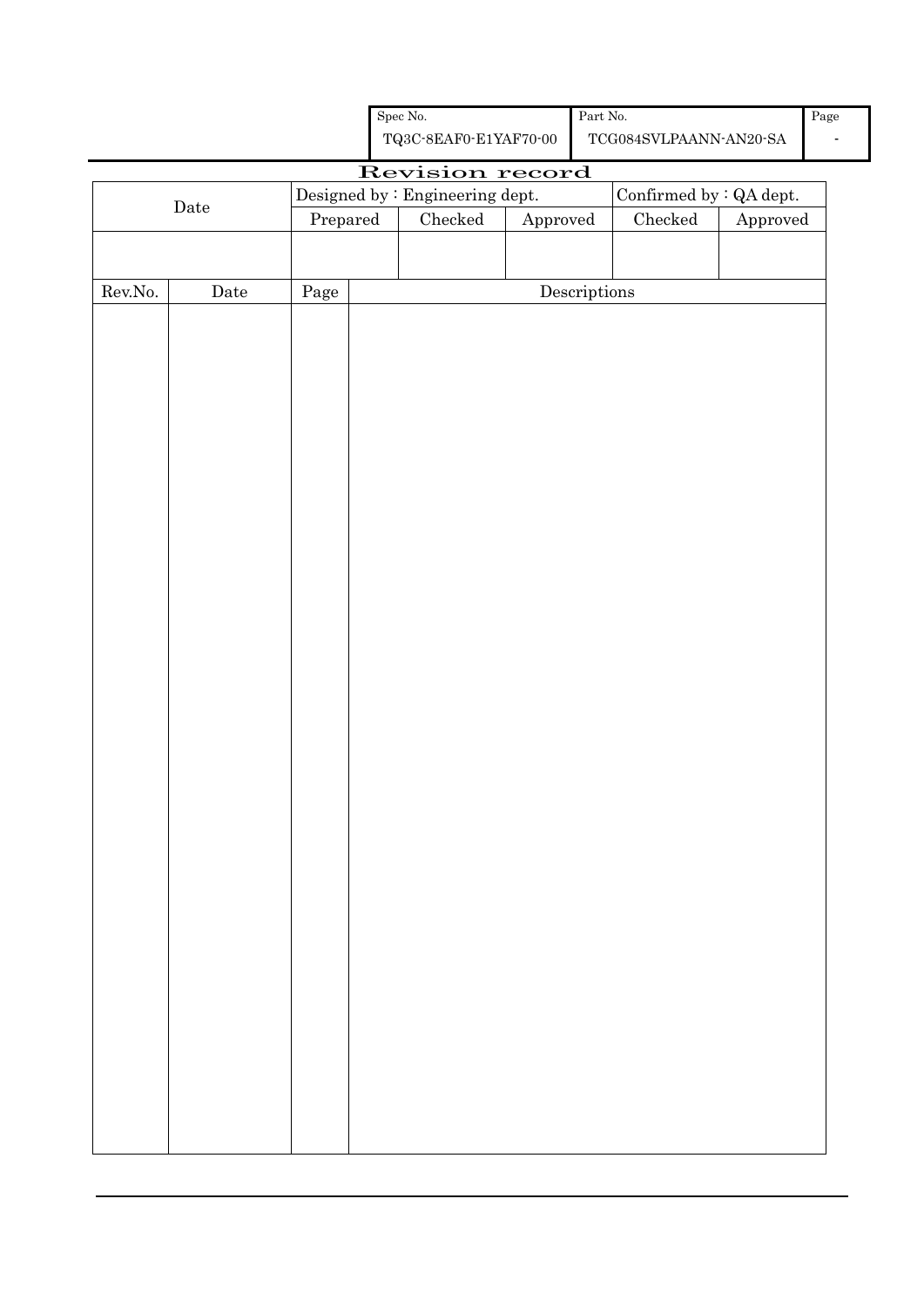## 1. Application

This document defines the specification of TCG084SVLPAANN-AN20-SA. (RoHS Compliant)

## 2. Construction and outline

| LCD.               | : Transmissive color dot matrix type TFT              |
|--------------------|-------------------------------------------------------|
| Backlight system   | : LED                                                 |
| Polarizer          | : Anti-Glare treatment                                |
| Interface          | : LVDS                                                |
| Additional circuit | : Timing controller, Power supply $(3.3V)$ input)     |
|                    | Constant current circuit for LED Backlight(12V input) |

## 3. Mechanical specifications

| <b>Item</b>                         | Specification                                            | Unit |
|-------------------------------------|----------------------------------------------------------|------|
| Outline dimensions<br><sup>1)</sup> | $199.5(W)\times(147.4)(H)\times9(D)$                     | mm   |
| Active area                         | $170.4(W)\times 127.8(H)$<br>(21.3cm/8.4 inch(Diagonal)) | mm   |
| Dot format                          | $800 \times (R, G, B)(W) \times 600(H)$                  | dot  |
| Dot pitch                           | $0.071(W)\times0.213(H)$                                 | mm   |
| 2)<br>Base color                    | Normally White                                           |      |
| <b>Mass</b>                         | 315                                                      | g    |

1) Projection not included. Please refer to outline for details.

2) Due to the characteristics of the LCD material, the color varies with environmental temperature.

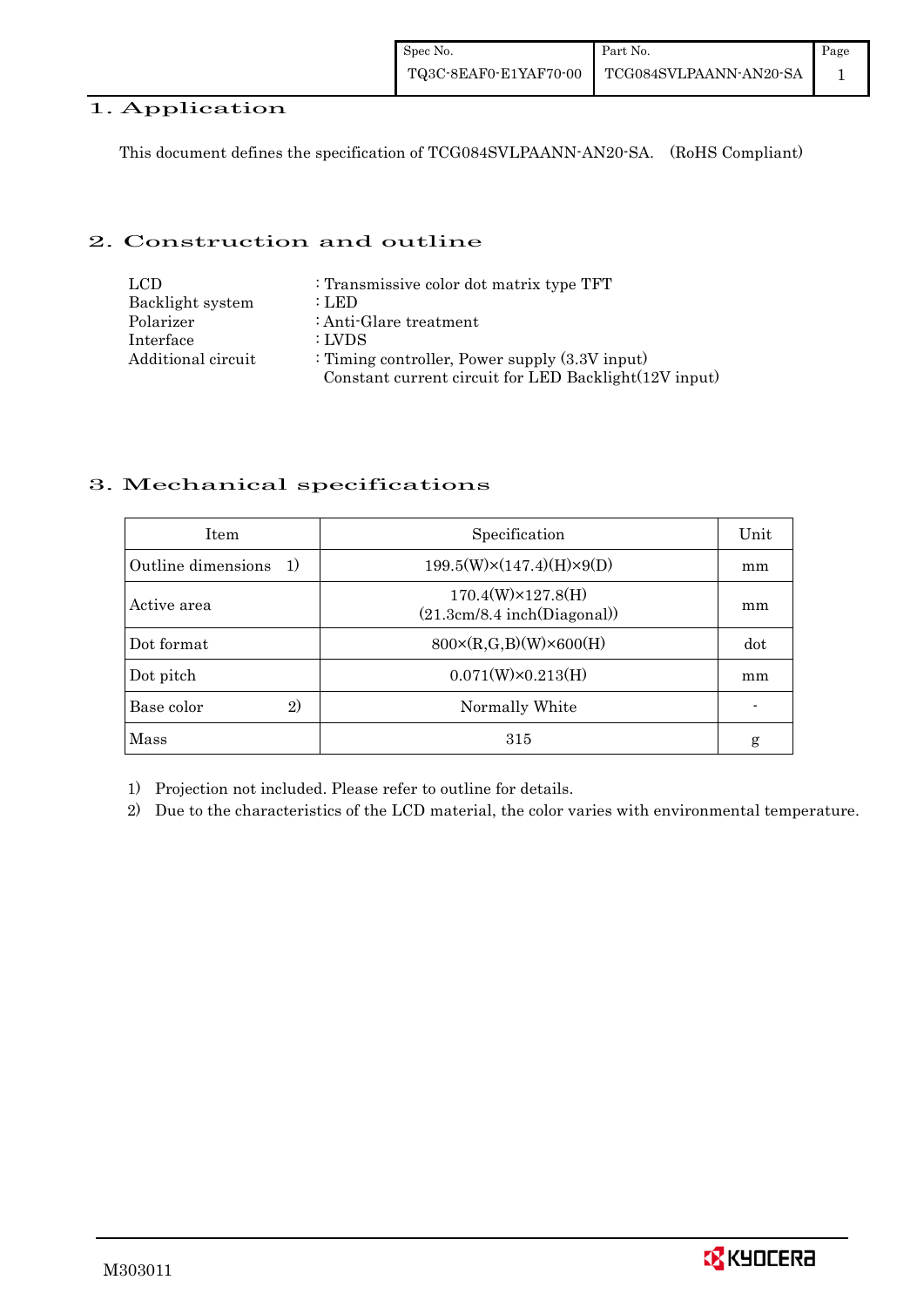## 4. Absolute maximum ratings

| Item                    |                      | Symbol           | Min.   | Max.         | Unit |
|-------------------------|----------------------|------------------|--------|--------------|------|
| Supply voltage(+3.3V)   |                      | $\rm V_{DD}$     | $-0.3$ | 4.0          |      |
| Supply voltage(+12V)    |                      | $\rm V_{\rm IN}$ | $-0.3$ | 14.0         |      |
| Input signal<br>voltage | RxINi+, RxINi-<br>1) | $\rm V_{11}$     | $-0.3$ | 2.8          |      |
|                         | CK IN+, CK IN-       | $\rm V_{I2}$     | $-0.3$ | 2.8          |      |
|                         | <b>SELLVDS</b>       | $\rm V_{I3}$     | $-0.3$ | $V_{DD}+0.5$ |      |
|                         | <b>BLBRT, BLEN</b>   | $\rm V_{I4}$     | $-0.3$ | $\rm V_{IN}$ |      |

#### 4-1. Electrical absolute maximum ratings

1) i=0,1,2,3

2) V<sub>DD</sub> must be supplied correctly within the range described in 5-1.

4-2. Environmental absolute maximum ratings

| Item                  |    | Symbol                  | Min.  | Max. | Unit        |
|-----------------------|----|-------------------------|-------|------|-------------|
| Operating temperature | 1) | Top                     | $-20$ | 70   | $\circ$ C   |
| Storage temperature   | 2) | T <sub>STO</sub>        | $-30$ | 80   | $^{\circ}C$ |
| Operating humidity    | 3) | Hop                     | 10    | 4)   | %RH         |
| Storage humidity      | 3) | <b>H</b> <sub>sto</sub> | 10    | 4)   | %RH         |
| Vibration             |    |                         | 5)    | 5)   |             |
| Shock                 |    |                         | 6)    | 6.   |             |

- 1) Operating temperature means a temperature which operation shall be guaranteed. Since display performance is evaluated at 25°C, another temperature range should be confirmed.
- 2) Temp. =  $-30^{\circ}$ C $<$ 48h, Temp. =  $80^{\circ}$ C $<$ 168h Store LCD at normal temperature/humidity. Keep them free from vibration and shock. An LCD that is kept at a low or a high temperature for a long time can be defective due to other conditions, even if the low or high temperature satisfies the standard. (Please refer to "Precautions for Use" for details.)
- 3) Non-condensing
- 4) Temp. $\leq 40^{\circ}$ C, 85%RH Max.

Temp.>40°C, Absolute humidity shall be less than 85%RH at 40°C.

5)

| Frequency       | $10\sim$ 55 Hz | Acceleration value         |
|-----------------|----------------|----------------------------|
| Vibration width | $0.15$ mm      | $(0.3{\sim}9~{\rm m/s^2})$ |
| Interval        | $10-55-10$ Hz  | 1 minutes                  |

 2 hours in each direction X, Y, Z (6 hours total) EIAJ ED-2531

6) Acceleration: 490 m/s2, Pulse width: 11 ms 3 times in each direction:  $\pm X$ ,  $\pm Y$ ,  $\pm Z$ EIAJ ED-2531

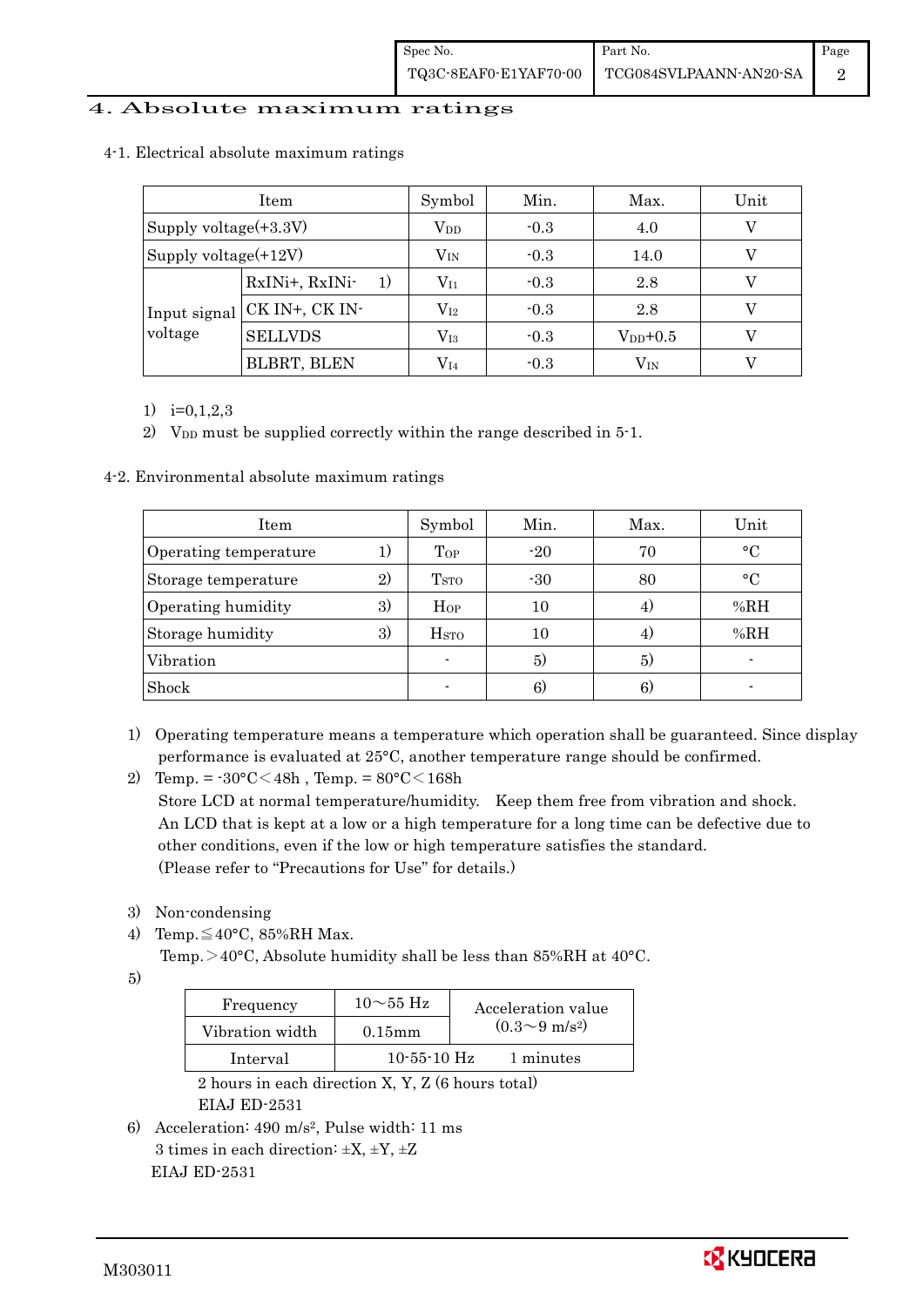## 5. Electrical characteristics

#### 5-1. LCD

|                                         |          |                       |                 |                  |                          |                          | Temp. = $-20 \sim 70$ °C |
|-----------------------------------------|----------|-----------------------|-----------------|------------------|--------------------------|--------------------------|--------------------------|
| Item                                    |          | Symbol                | Condition       | Min.             | Typ.                     | Max.                     | Unit                     |
| Supply voltage                          | 1)       | <b>V<sub>DD</sub></b> |                 | 3.0              | 3.3                      | 3.6                      | $\mathbf V$              |
| Current consumption                     |          | I <sub>DD</sub>       | 2)              | $\blacksquare$   | 250                      | 310                      | mA                       |
| Permissive input ripple voltage         |          | $V_{RP}$              | $V_{DD} = 3.3V$ | $\blacksquare$   | $\sim$                   | 100                      | $mVp-p$                  |
|                                         |          | $V_{IL}$              | "Low" level     | $\Omega$         | $\blacksquare$           | 0.8                      | $\rm V$                  |
| Input signal voltage                    | 3)       | V <sub>IH</sub>       | "High" level    | 2.0              | $\overline{\phantom{a}}$ | <b>V</b> <sub>D</sub>    | $\mathbf V$              |
|                                         |          | $I_{OL}$              | $V_{I3}=0V$     | $-10$            | $\blacksquare$           | 10                       | $\mu$ A                  |
| Input reek current                      |          | $I_{OH}$              | $V_{I3} = 3.3V$ | $\blacksquare$   | $\overline{\phantom{a}}$ | 400                      | $\mu$ A                  |
| LVDS Input voltage                      | 4)       | $V_{L}$               |                 | $\overline{0}$   | $\blacksquare$           | 1.9                      | $\mathbf V$              |
| Differential input voltage              | 4)       | $V_{ID}$              | $\overline{a}$  | 250              | 350                      | 450                      | mV                       |
| Differential input<br>threshold voltage |          | $V_{TL}$              | "Low" level     | $V_{CM}$ -100    | $\overline{\phantom{a}}$ |                          | mV                       |
|                                         | $(4)$ 5) | V <sub>TH</sub>       | "High" level    | $\blacksquare$   | $\blacksquare$           | $V_{CM}$ +100            | mV                       |
| Terminator                              |          | $R_1$                 |                 | $\blacksquare$   | 100                      |                          | $\Omega$                 |
|                                         |          | t1                    | $\overline{a}$  | 0.1              | $\blacksquare$           | 10                       | ms                       |
|                                         |          | t2                    |                 | $\boldsymbol{0}$ | $\blacksquare$           | $\blacksquare$           | ms                       |
|                                         |          | t3                    |                 | $\overline{0}$   | $\blacksquare$           | $\overline{\phantom{a}}$ | ms                       |
|                                         |          | t4                    |                 | 1.0              | $\overline{\phantom{a}}$ | $\overline{\phantom{a}}$ | $\bf S$                  |
| V <sub>DD</sub> -turn-on conditions     | 1)       | t5                    |                 | 200              | $\blacksquare$           | $\overline{\phantom{a}}$ | ms                       |
|                                         |          | t6                    | $\overline{a}$  | 200              | $\blacksquare$           | $\overline{\phantom{a}}$ | ms                       |
|                                         |          | t7                    | $\overline{a}$  | $\boldsymbol{0}$ | $\overline{\phantom{a}}$ | 10                       | $\bf S$                  |
|                                         |          | t8                    | $\overline{a}$  | $\boldsymbol{0}$ | $\blacksquare$           | $\blacksquare$           | ms                       |

#### 1) V<sub>DD</sub>-turn-on conditions



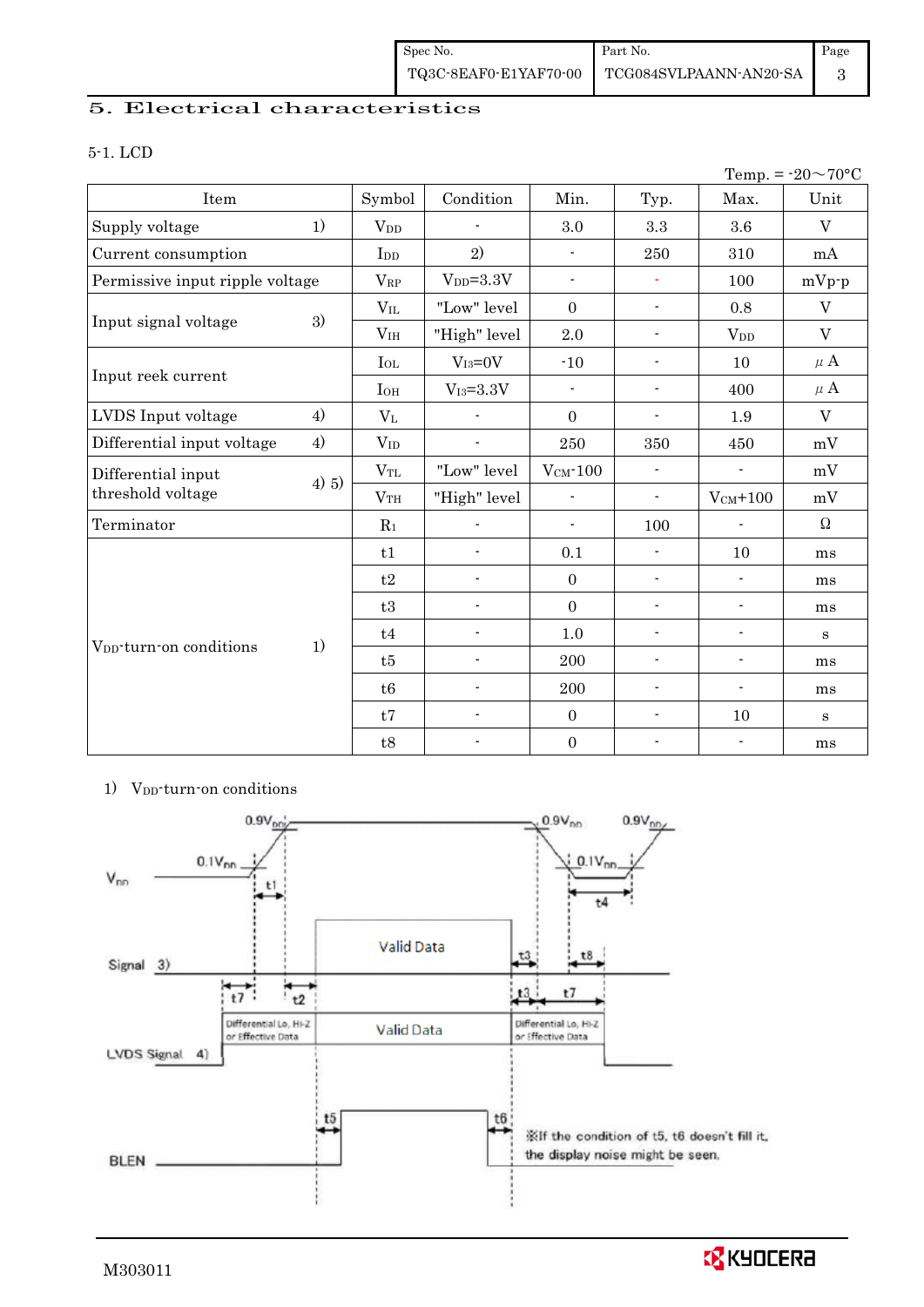2) Display pattern:

```
V_{DD} = 3.3V, Temp. = 25^{\circ}C
```


- 3) Input signal : SELLVDS
- 4) Input signal : RxIN3+, RxIN3-, RxIN2+, RxIN2-, RxIN1+, RxIN1-, RxIN0+, RxIN0- CK IN+, CK IN-



5) V $_{CM}$ : LVDS Common mode voltage (V $_{CM}$ =1.25V)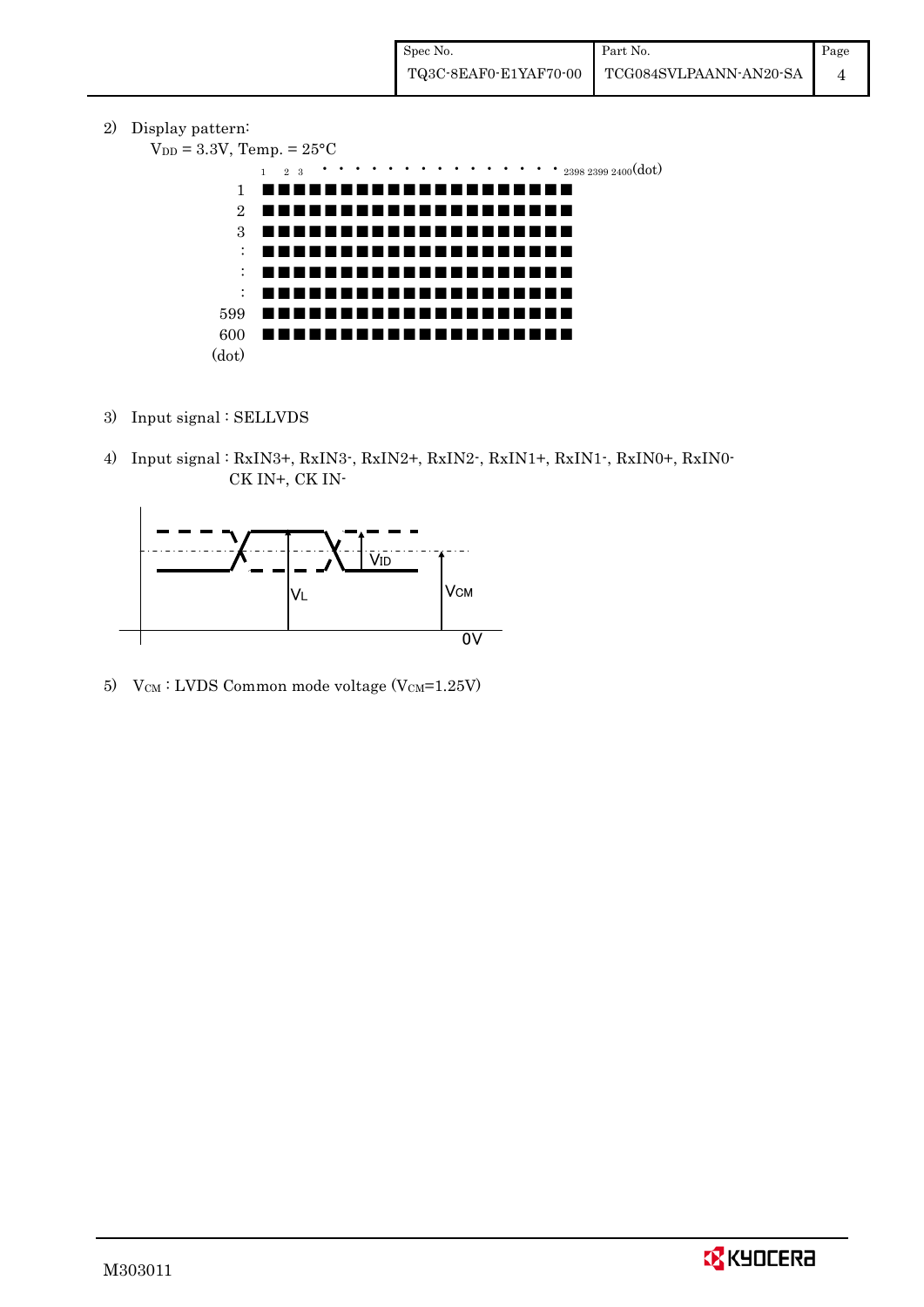#### 5-2. Constant current circuit for LED Backlight

|                                  |                  |                                  | Temp. = $-20 \sim 70$ °C     |                |          |                |
|----------------------------------|------------------|----------------------------------|------------------------------|----------------|----------|----------------|
| Item                             | Symbol           | Condition                        | Min.                         | Typ.           | Max.     | Unit           |
| 1)<br>Supply voltage             | $V_{\rm IN}$     |                                  | 10.8                         | 12.0           | 13.2     | V              |
| Current consumption              | $I_{IN}$         | 2)                               |                              | 250            | 400      | mA             |
| Permissive input ripple voltage  | $V_{\rm RP\_BL}$ | $V_{IN} = 12.0V$                 | $\qquad \qquad \blacksquare$ |                | 100      | $mVp-p$        |
|                                  | VIL_BLBRT        | "Low" level"                     | $\Omega$                     | $\overline{a}$ | 0.8      | $\overline{V}$ |
| BLBRT Input signal voltage       | VIH_BLBRT        | "High" level                     | 2.3                          |                | $V_{IN}$ | V              |
| BLBRT Input pull-down resistance | RIN_BLBRT        |                                  | 100                          | 300            | 500      | $k\Omega$      |
|                                  | VIL_BLEN         | "Low" level                      | $\Omega$                     |                | 0.8      | V              |
| <b>BLEN</b> Input signal voltage | VIH_BLEN         | "High" level                     | 2.3                          |                | $V_{IN}$ | V              |
| BLEN Input pull-down resistance  | $R_{IN\_BLEN}$   |                                  | 100                          | 300            | 500      | $k\Omega$      |
| 3)<br><b>PWM</b> Frequency       | f <sub>PWM</sub> |                                  | 200                          |                | 10k      | Hz             |
|                                  |                  | $f_{\text{PWM}} = 200 \text{Hz}$ | $\mathbf{1}$                 | Ξ.             | 100      | $\%$           |
| 3)<br>P WM Duty ratio            | $D_{\rm PWM}$    | $f_{\rm PWM} = 2kHz$             | 10                           | $\blacksquare$ | 100      | $\frac{0}{0}$  |
|                                  |                  | $f_{\text{PWM}} = 10kHz$         | 50                           |                | 100      | $\%$           |
| (4), 5)<br>Operating life time   | T                | Temp.= $25^{\circ}$ C            |                              | 50,000         |          | h              |

1) VIN-turn-on conditions



- 2) V<sub>IN</sub> = 12V, Temp. =  $25^{\circ}$ C, D<sub>PWM</sub> = 100%
- 3) PWM Timing Diagram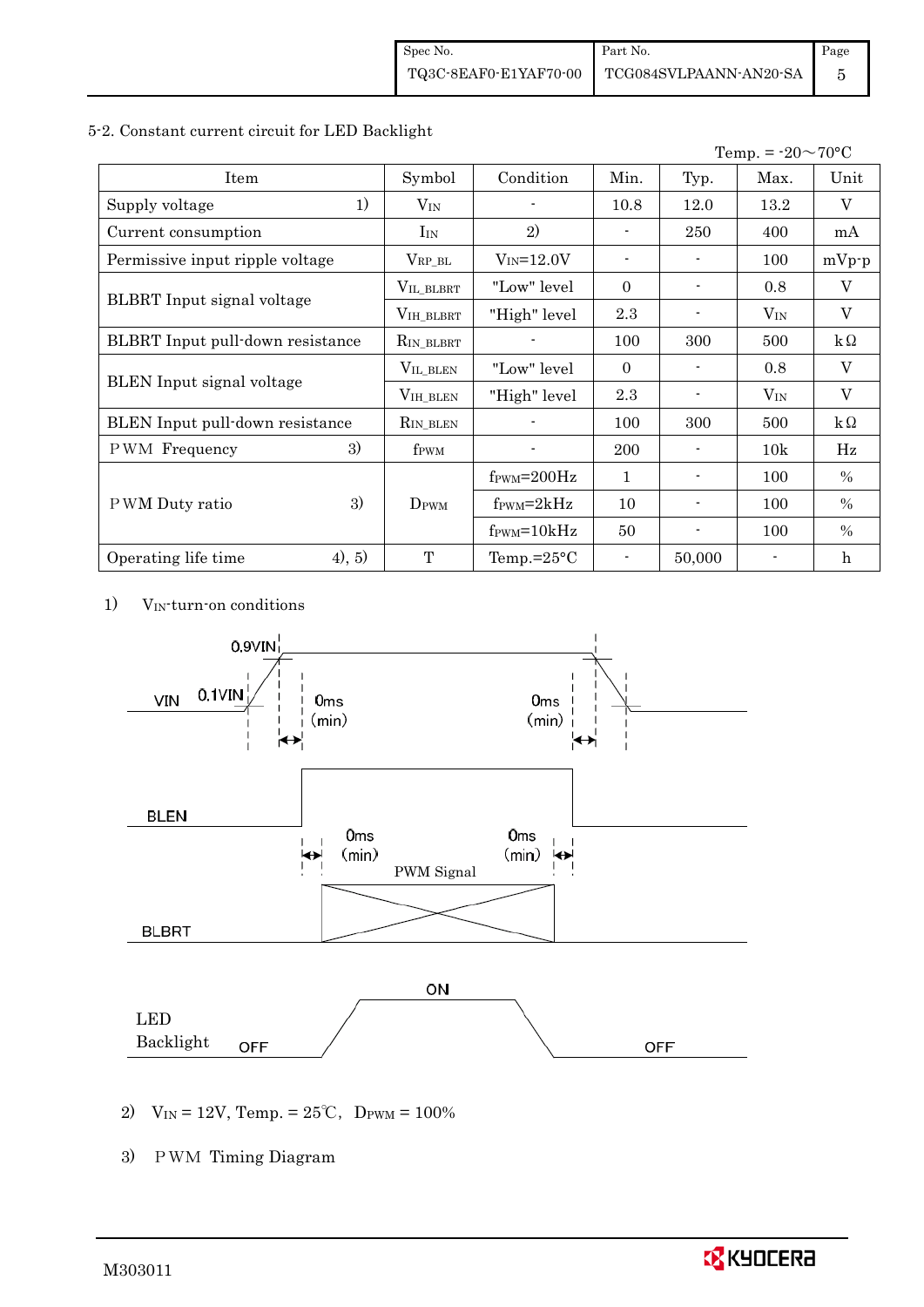

ton, torr  $\geq 50 \,\mu$  s.

In case of lower frequency, the deterioration of the display quality, flicker etc., may occur.

- 4) When brightness decrease 50% of minimum brightness. The average life of a LED will decrease when the LCD is operating at higher temperatures.
- 5) Life time is estimated data.(Condition : IF=60mA, Ta=25℃ in chamber).

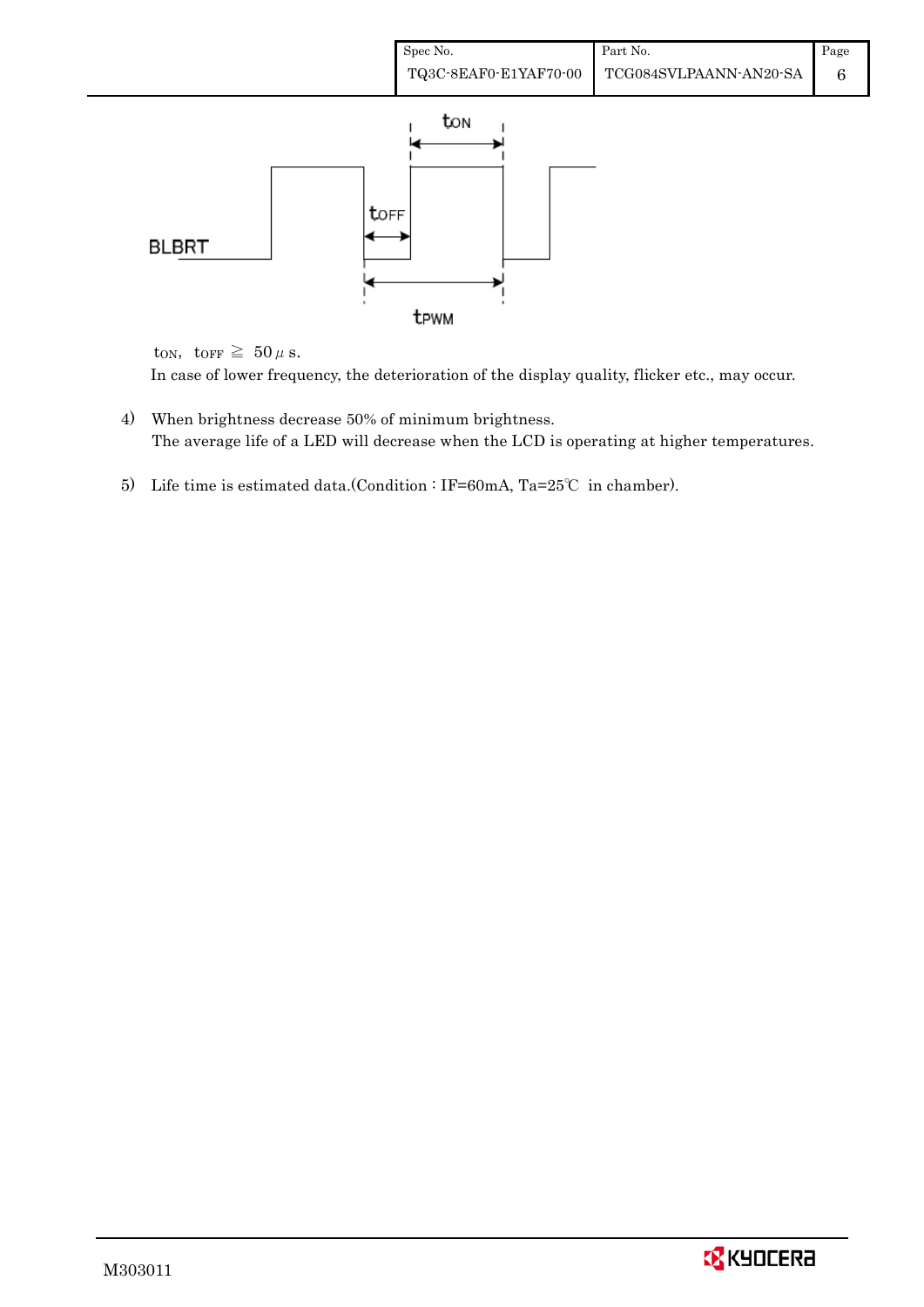| Spec No.              | Part No.               | Page |
|-----------------------|------------------------|------|
| TQ3C-8EAF0-E1YAF70-00 | TCG084SVLPAANN-AN20-SA |      |

## 6. Optical characteristics

| Measuring spot = $\phi$ 6.0mm, Temp. = 25°C |  |
|---------------------------------------------|--|
|                                             |  |

| Item                                  |       | Symbol         | Condition                   | Min.           | Typ.  | Max.                     | Unit                     |  |
|---------------------------------------|-------|----------------|-----------------------------|----------------|-------|--------------------------|--------------------------|--|
|                                       | Rise  | $\tau_r$       | $\theta = \phi = 0^{\circ}$ | ÷              | 8     |                          | ms                       |  |
| Response time                         | Down  | $\tau$ d       | $\theta = \phi = 0^{\circ}$ | $\overline{a}$ | 22    |                          | ms                       |  |
|                                       |       | $\theta$ upper |                             |                | 80    |                          |                          |  |
| Viewing angle range<br>View direction |       | $\theta$ LOWER |                             |                | 60    |                          | deg.                     |  |
| $: 6$ o'clock                         |       | $\phi$ LEFT    | $CR \ge 10$                 | $\blacksquare$ | 80    | $\overline{\phantom{a}}$ |                          |  |
| (Gray inversion)                      |       | $\phi$ RIGHT   |                             | $\overline{a}$ | 80    |                          | deg.                     |  |
| Contrast ratio                        |       | CR             | $\theta = \phi = 0^{\circ}$ | 490            | 700   |                          | $\overline{\phantom{a}}$ |  |
| <b>Brightness</b>                     |       | L              | IF=60mA/Line                | 310            | 450   | $\overline{\phantom{a}}$ | cd/m <sup>2</sup>        |  |
|                                       | Red   | $\mathbf X$    | $\theta = \phi = 0^{\circ}$ | 0.550          | 0.600 | 0.650                    |                          |  |
|                                       |       | у              |                             | 0.300          | 0.350 | 0.400                    |                          |  |
|                                       |       | $\mathbf X$    |                             | 0.280          | 0.330 | 0.380                    |                          |  |
| Chromaticity                          | Green | y              | $\theta = \phi = 0^{\circ}$ | 0.520          | 0.570 | 0.620                    |                          |  |
| coordinates                           |       | $\mathbf X$    |                             | 0.105          | 0.155 | 0.205                    |                          |  |
|                                       | Blue  | у              | $\theta = \phi = 0^{\circ}$ | 0.065          | 0.115 | 0.165                    |                          |  |
|                                       |       | $\mathbf X$    |                             | 0.250          | 0.300 | 0.350                    |                          |  |
|                                       | White | $\mathbf y$    | $\theta = \phi = 0^{\circ}$ | 0.265          | 0.315 | 0.365                    |                          |  |

6-1. Definition of contrast ratio

 $CR(Contrast ratio) =$  Brightness with all pixels "White" Brightness with all pixels "Black"

#### 6-2. Definition of response time



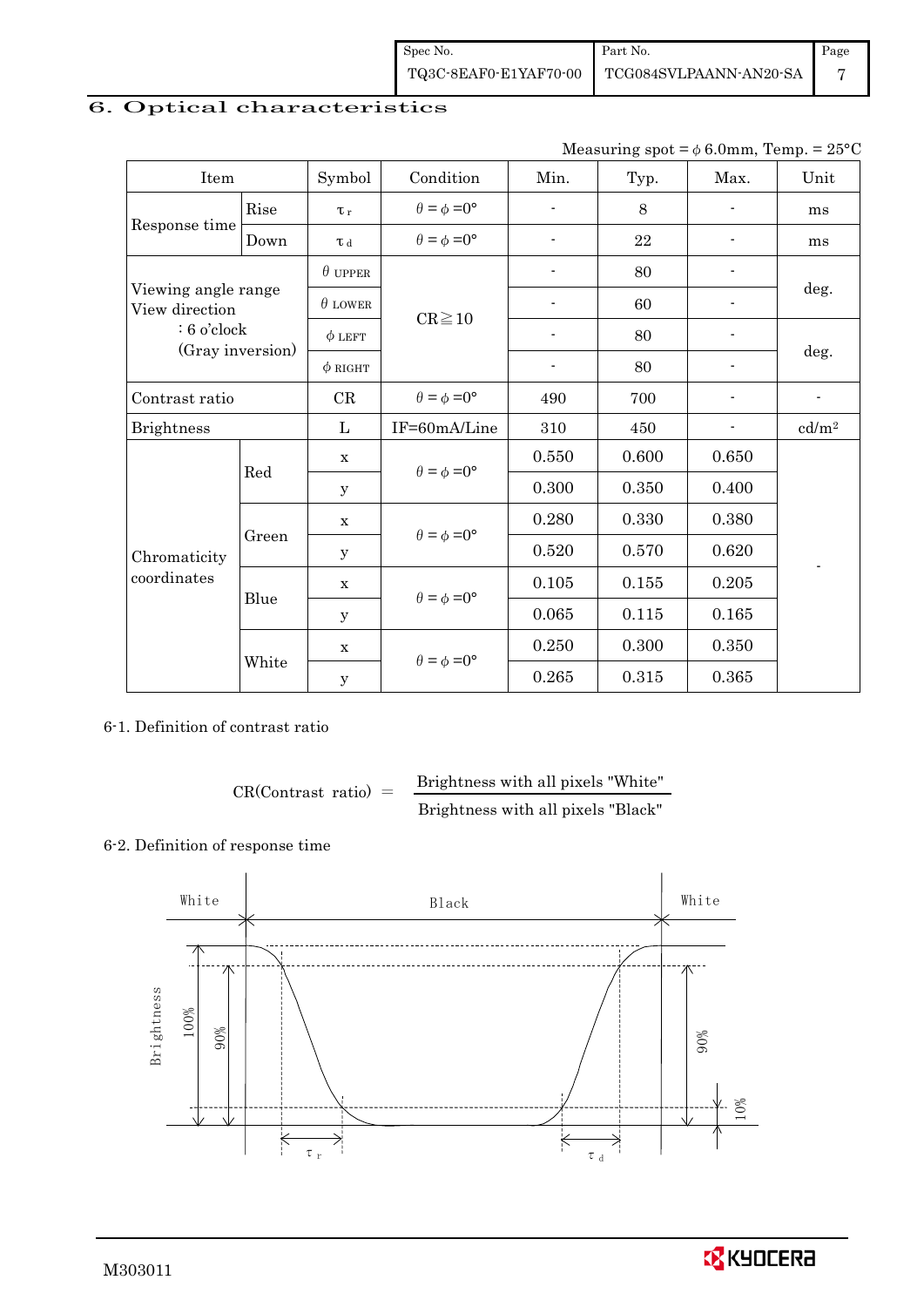

## 6-4. Brightness measuring points



- 1) Rating is defined as the white brightness at center of display screen(3).
- 2) The brightness uniformity is calculated by using following formula.

Brightness uniformity = Minimum brightness from 1 to 5  $\times$  100 [%]<br>Maximum brightness from 1 to 5

3) 5 minutes after LED is turned on. (Ambient Temp.=25℃)

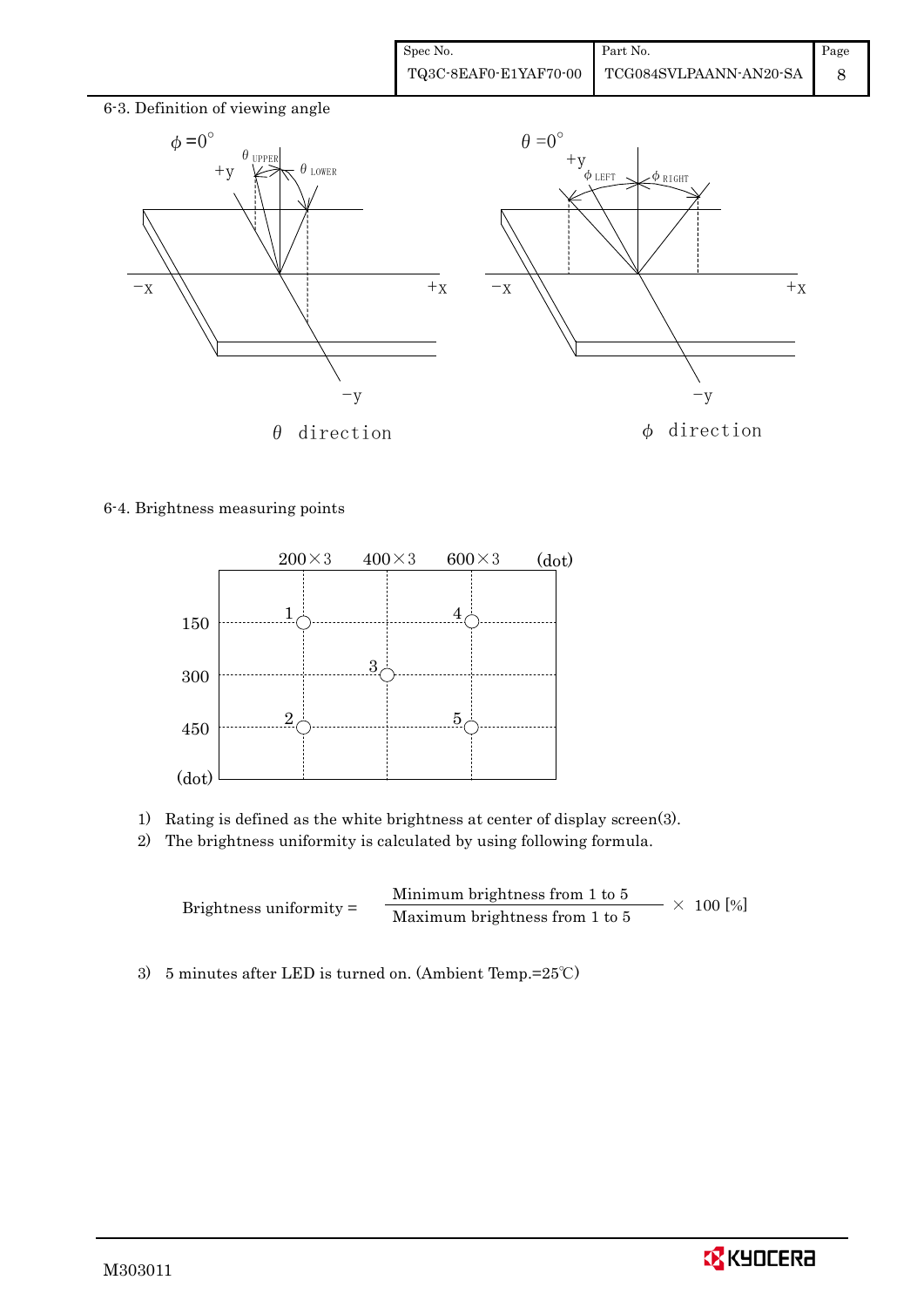## 7. Interface signals

## 7-1. Interface signals

| No.            | Symbol                 | Description                           | <b>Note</b> |
|----------------|------------------------|---------------------------------------|-------------|
| $\mathbf{1}$   | <b>GND</b>             | <b>GND</b>                            |             |
| $\overline{2}$ | <b>SELLVDS</b>         | Mode select signal(LVDS Data mapping) |             |
| 3              | <b>GND</b>             | <b>GND</b>                            |             |
| $\overline{4}$ | <b>GND</b>             | <b>GND</b>                            |             |
| $\overline{5}$ | RxIN3+                 | LVDS receiver signal $CH3(+)$         | <b>LVDS</b> |
| 6              | RxIN3-                 | LVDS receiver signal $CH3()$          | <b>LVDS</b> |
| $\overline{7}$ | <b>GND</b>             | <b>GND</b>                            |             |
| 8              | CK IN+                 | LVDS receiver signal $CK(+)$          | <b>LVDS</b> |
| 9              | CK IN-                 | LVDS receiver signal $CK(\cdot)$      | <b>LVDS</b> |
| 10             | <b>GND</b>             | <b>GND</b>                            |             |
| 11             | $RxIN2+$               | LVDS receiver signal $CH2(+)$         | <b>LVDS</b> |
| 12             | RxIN2-                 | LVDS receiver signal $CH2(\cdot)$     | <b>LVDS</b> |
| 13             | <b>GND</b>             | <b>GND</b>                            |             |
| 14             | $RxIN1+$               | LVDS receiver signal $CH1(+)$         | <b>LVDS</b> |
| 15             | RxIN1-                 | LVDS receiver signal $CH1(\cdot)$     | <b>LVDS</b> |
| 16             | <b>GND</b>             | <b>GND</b>                            |             |
| 17             | RxIN0+                 | LVDS receiver signal $CHO(+)$         | <b>LVDS</b> |
| 18             | RxIN0-                 | LVDS receiver signal $CHO(·)$         | <b>LVDS</b> |
| 19             | <b>GND</b>             | <b>GND</b>                            |             |
| 20             | <b>GND</b>             | <b>GND</b>                            |             |
| 21             | <b>V</b> <sub>DD</sub> | +3.3V power supply                    |             |
| 22             | $V_{DD}$               | +3.3V power supply                    |             |
| 23             | <b>GND</b>             | <b>GND</b>                            |             |
| 24             | <b>BLBRT</b>           | PWM signal(Brightness adjustment)     |             |
| 25             | <b>BLEN</b>            | ON/OFF terminal voltage               |             |
| 26             | <b>GND</b>             | <b>GND</b>                            |             |
| 27             | $V_{\rm IN}$           | $+12V$ power supply                   |             |
| 28             | $V_{\rm IN}$           | $+12V$ power supply                   |             |
| 29             | <b>GND</b>             | <b>GND</b>                            |             |
| 30             | <b>GND</b>             | <b>GND</b>                            |             |

| LCD connector      | $:$ FI-X30SSLA-HF     | (JAE) |
|--------------------|-----------------------|-------|
| Matching connector | $\therefore$ FI-X30HL | (JAE) |
|                    | $:$ FI-X30HL-T        | (JAE) |
|                    | $:$ FI-X30C2L-NPB     | (JAE) |
|                    | $:$ FI-X30C2L-T-NPB   | (JAE) |
|                    |                       |       |

| LVDS receiver             | Embedded in ASIC                              |
|---------------------------|-----------------------------------------------|
| Matching LVDS transmitter | THC63LVDM83R(THine Electronics) or compatible |

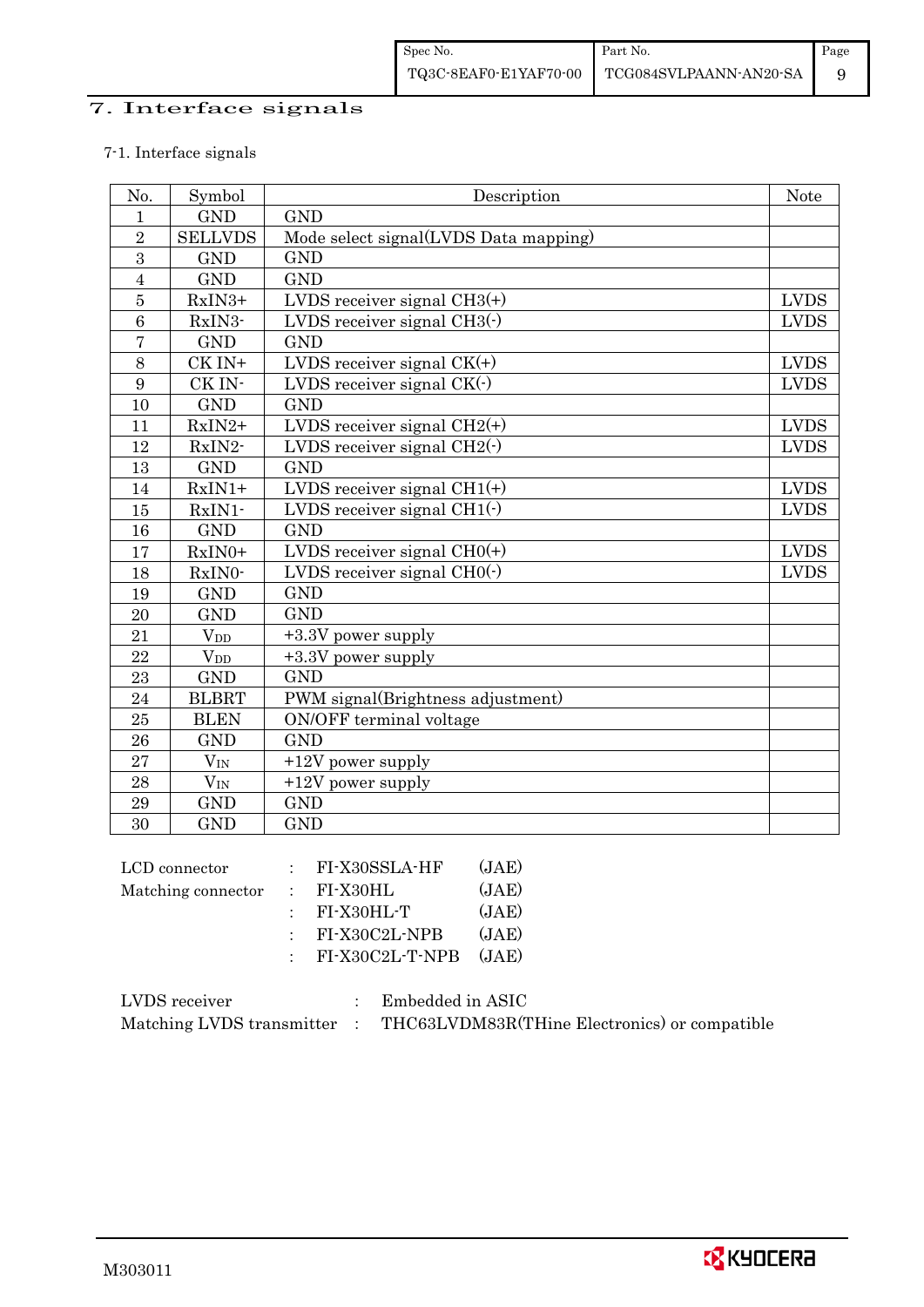| Spec No. | Part No.                                       | Page |
|----------|------------------------------------------------|------|
|          | TQ3C-8EAF0-E1YAF70-00   TCG084SVLPAANN-AN20-SA |      |

7-2. Data mapping(6bit RGB input)

| 1) Location of SELLVDS (THC63LVDM83R(THine Electronics) or compatible) |  |
|------------------------------------------------------------------------|--|
|------------------------------------------------------------------------|--|

| Transmitter    |                 | 2Pin SELLVDS       |                |  |  |
|----------------|-----------------|--------------------|----------------|--|--|
| Pin No.        | Data            | $= L(GND)$ or OPEN | $= H(3.3V)$    |  |  |
| 51             | TA <sub>0</sub> |                    | RO(LSB)        |  |  |
| 52             | TA1             |                    | R1             |  |  |
| 54             | TA <sub>2</sub> |                    | $\mathbf{R}2$  |  |  |
| 55             | TA <sub>3</sub> |                    | R3             |  |  |
| 56             | TA4             |                    | R4             |  |  |
| 3              | TA5             |                    | R5(MSB)        |  |  |
| $\overline{4}$ | TA <sub>6</sub> |                    | GO(LSB)        |  |  |
| 6              | TB <sub>0</sub> |                    | G1             |  |  |
| $\overline{7}$ | TB1             |                    | G <sub>2</sub> |  |  |
| 11             | TB <sub>2</sub> |                    | G <sub>3</sub> |  |  |
| 12             | TB <sub>3</sub> |                    | G <sub>4</sub> |  |  |
| $14\,$         | TB4             |                    | G5(MSB)        |  |  |
| 15             | TB5             |                    | B0(LSB)        |  |  |
| 19             | TB6             |                    | B1             |  |  |
| $20\,$         | TC <sub>0</sub> |                    | $\mathbf{B}2$  |  |  |
| 22             | TC1             |                    | B <sub>3</sub> |  |  |
| 23             | $\rm TC2$       |                    | B4             |  |  |
| 24             | TC <sub>3</sub> |                    | B5(MSB)        |  |  |
| 27             | $\rm TC4$       |                    | (HS)           |  |  |
| 28             | TC5             |                    | (VS)           |  |  |
| 30             | TC <sub>6</sub> |                    | DE             |  |  |
| 50             | TD <sub>0</sub> |                    | <b>GND</b>     |  |  |
| $\sqrt{2}$     | TD1             |                    | <b>GND</b>     |  |  |
| 8              | TD <sub>2</sub> |                    | <b>GND</b>     |  |  |
| 10             | TD <sub>3</sub> |                    | <b>GND</b>     |  |  |
| 16             | TD4             |                    | <b>GND</b>     |  |  |
| 18             | TD5             |                    | <b>GND</b>     |  |  |
| 25             | TD6             |                    | <b>GND</b>     |  |  |

SELLVDS=H(3.3V)



VS: V<sub>SYNC</sub>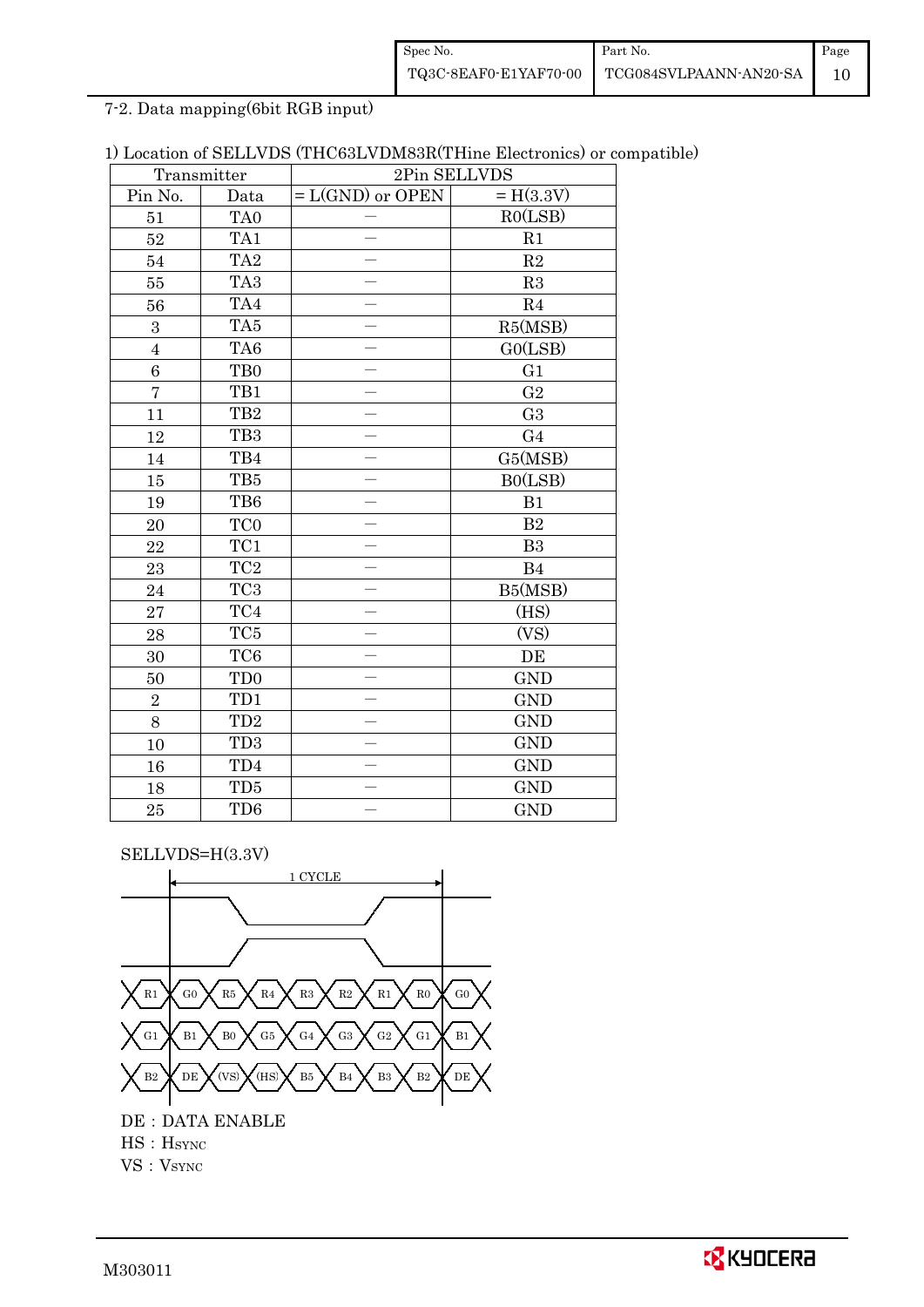## 2) Block Diagram

## SELLVDS=H(3.3V)



When using "6-bit Transmitter", please connect the unused channel of the control IC receiver as described in the diagram below.



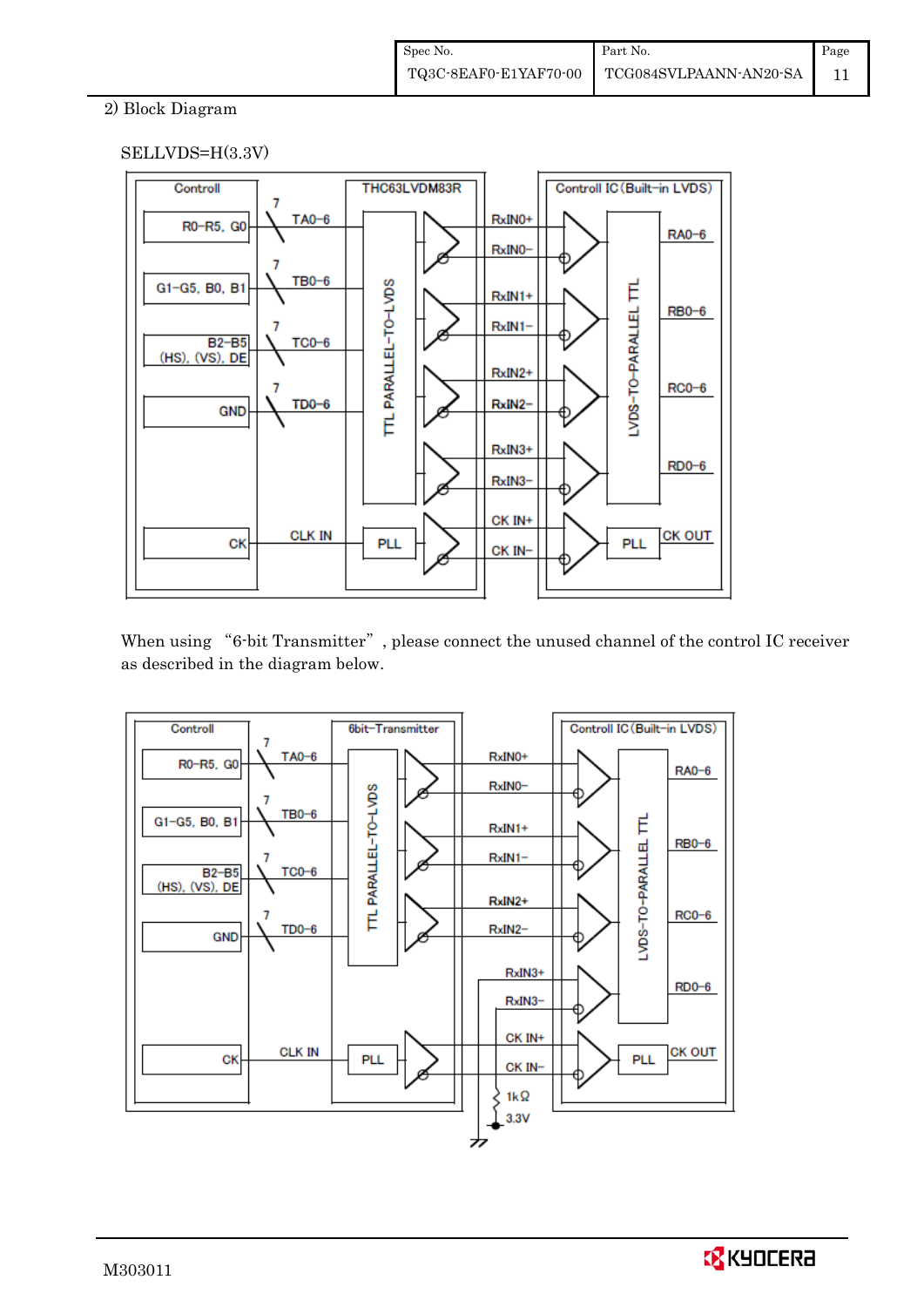| Spec No.              | Part No.               | Page |
|-----------------------|------------------------|------|
| TQ3C-8EAF0-E1YAF70-00 | TCG084SVLPAANN-AN20-SA |      |

7-3. Data mapping(8bit RGB input)

| 1) Location of SELLVDS (THC63LVDM83R(THine Electronics) or compatible) |  |  |
|------------------------------------------------------------------------|--|--|
|------------------------------------------------------------------------|--|--|

| Transmitter             |                 | 2Pin SELLVDS       |                |  |
|-------------------------|-----------------|--------------------|----------------|--|
| Pin No.                 | Data            | $= L(GND)$ or OPEN | $= H(3.3V)$    |  |
| 51                      | TA <sub>0</sub> | R0(LSB)            | R2             |  |
| 52                      | TA1             | R1                 | R3             |  |
| 54                      | TA <sub>2</sub> | R2                 | R <sub>4</sub> |  |
| 55                      | TA <sub>3</sub> | R3                 | R5             |  |
| 56                      | TA4             | R <sub>4</sub>     | R6             |  |
| 3                       | TA <sub>5</sub> | R5                 | R7(MSB)        |  |
| $\overline{\mathbf{4}}$ | TA <sub>6</sub> | GO(LSB)            | G <sub>2</sub> |  |
| 6                       | TB <sub>0</sub> | G1                 | G <sub>3</sub> |  |
| $\overline{7}$          | TB1             | G <sub>2</sub>     | G <sub>4</sub> |  |
| 11                      | TB <sub>2</sub> | G <sub>3</sub>     | G5             |  |
| 12                      | TB <sub>3</sub> | G <sub>4</sub>     | G <sub>6</sub> |  |
| 14                      | TB4             | G5                 | G7(MSB)        |  |
| 15                      | TB5             | B0(LSB)            | B <sub>2</sub> |  |
| 19                      | TB6             | B1                 | B <sub>3</sub> |  |
| 20                      | TC <sub>0</sub> | B <sub>2</sub>     | B4             |  |
| 22                      | TC1             | B3                 | B5             |  |
| 23                      | TC <sub>2</sub> | B <sub>4</sub>     | B <sub>6</sub> |  |
| 24                      | TC <sub>3</sub> | B5                 | B7(MSB)        |  |
| 27                      | TC4             | (HS)               | (HS)           |  |
| 28                      | TC <sub>5</sub> | (VS)               | (VS)           |  |
| 30                      | TC <sub>6</sub> | DE                 | DE             |  |
| 50                      | TD <sub>0</sub> | R6                 | RO(LSB)        |  |
| $\overline{2}$          | TD1             | R7(MSB)            | R1             |  |
| 8                       | TD <sub>2</sub> | G <sub>6</sub>     | G0(LSB)        |  |
| 10                      | TD <sub>3</sub> | G7(MSB)            | G <sub>1</sub> |  |
| 16                      | TD4             | <b>B6</b>          | B0(LSB)        |  |
| 18                      | TD <sub>5</sub> | B7(MSB)            | B1             |  |
| 25                      | TD <sub>6</sub> | (NA)               | (NA)           |  |

SELLVDS=L(GND) or OPEN

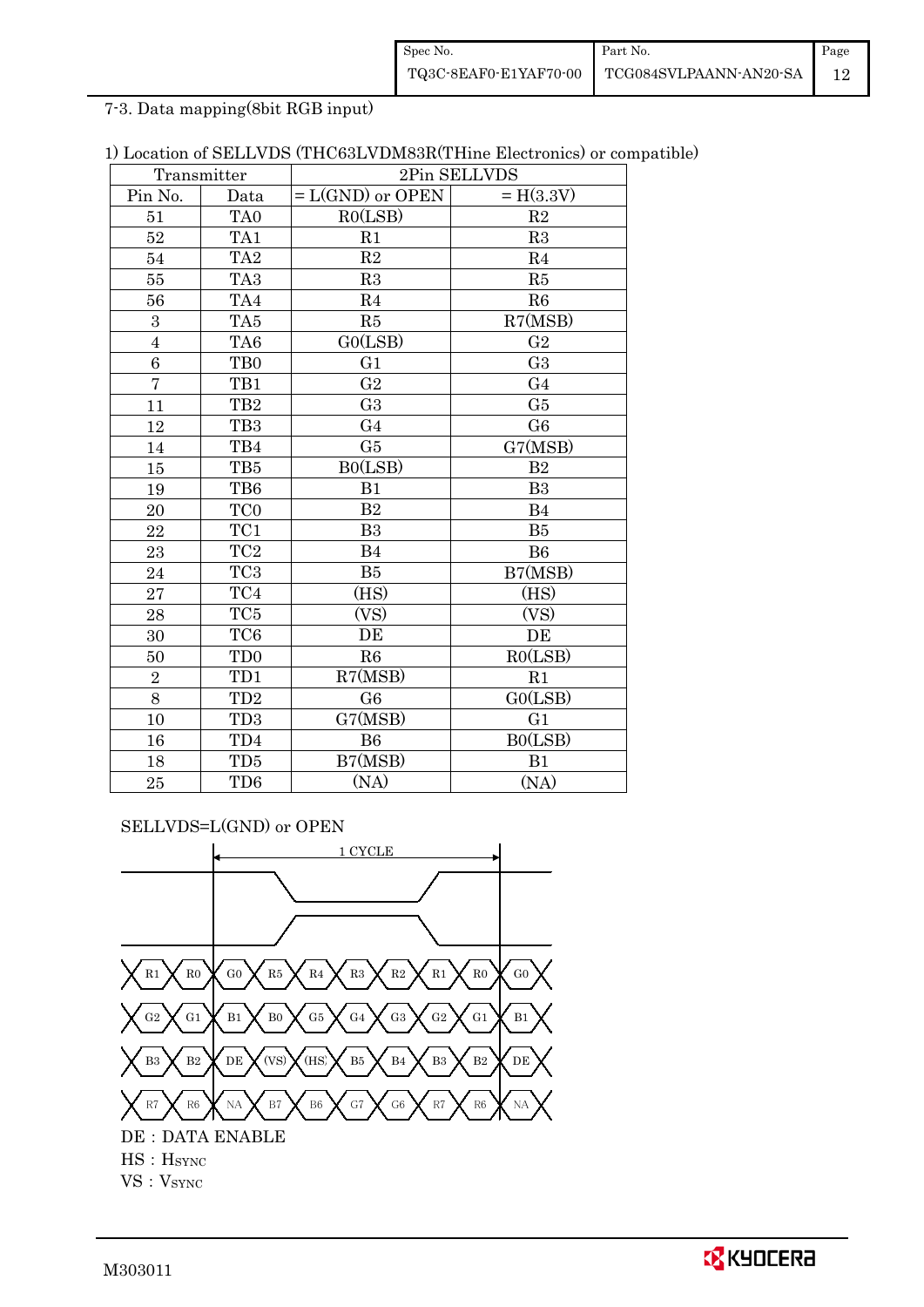

## 2) Block Diagram

## SELLVDS=L(GND) or OPEN



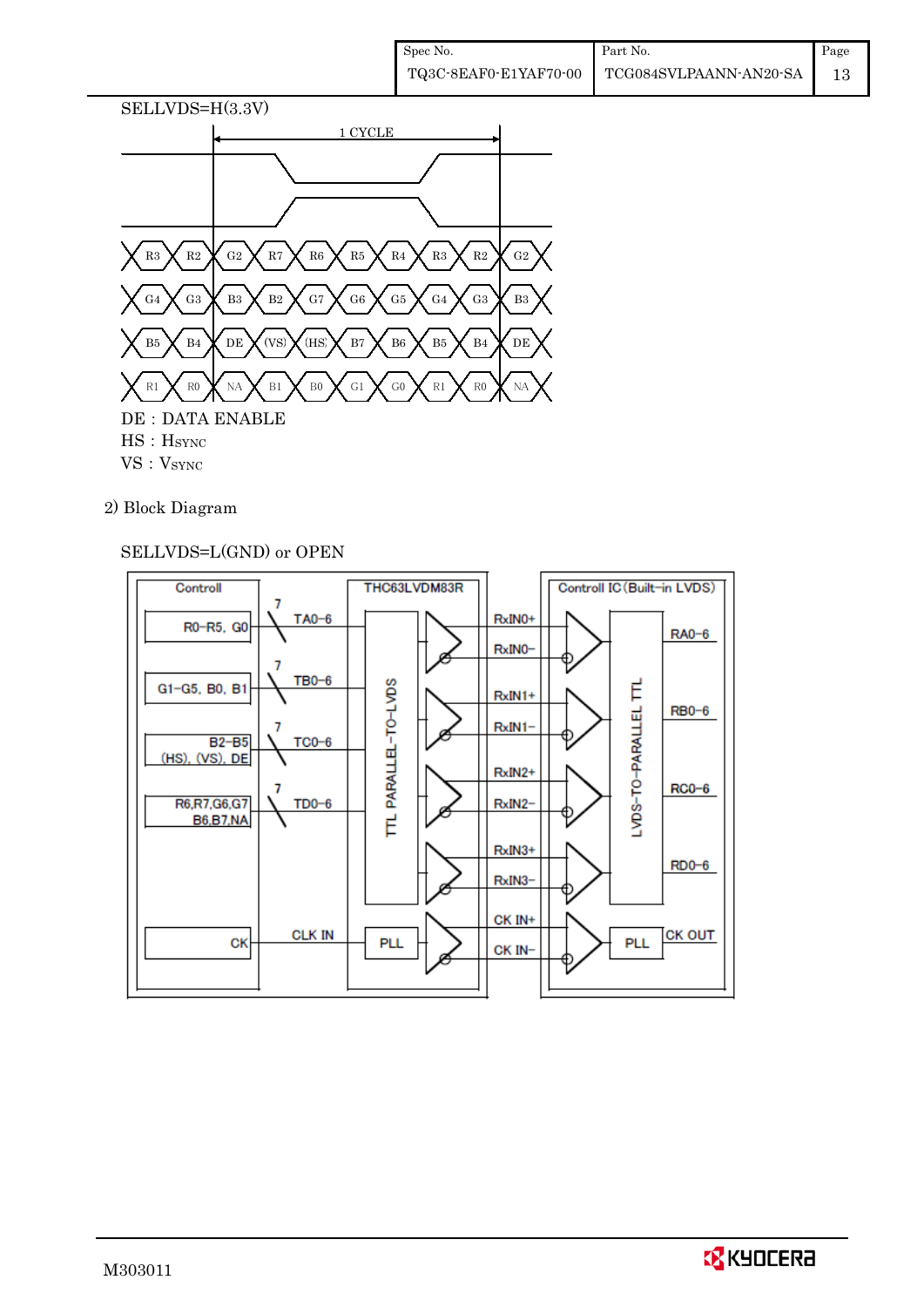## SELLVDS=H(3.3V)



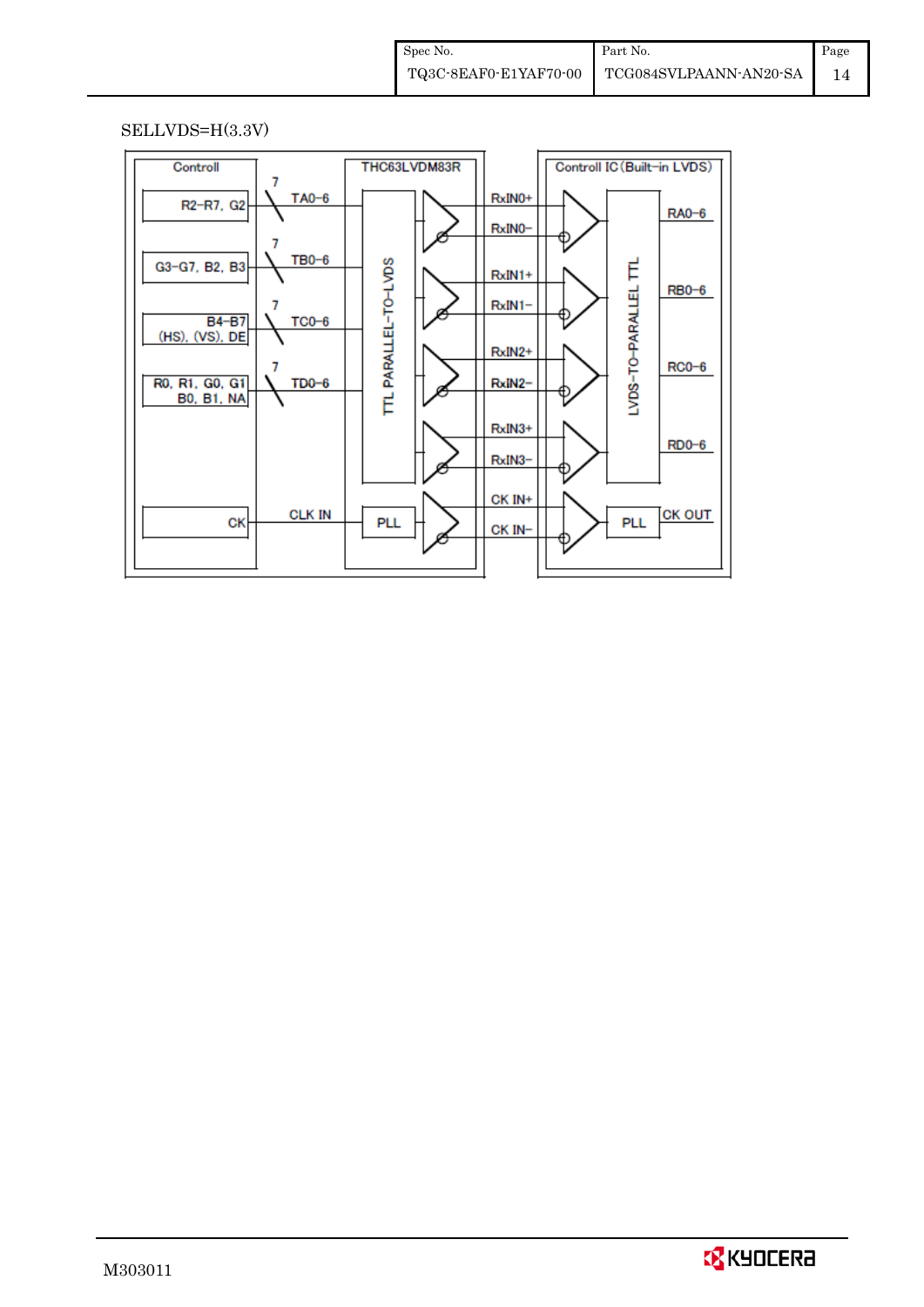| Spec No. | Part No.                                                                                                              | Page |
|----------|-----------------------------------------------------------------------------------------------------------------------|------|
|          | $\left. {\color{red}\textbf{TQ3C-8EAF0-E1YAF70-00} \quad} \right  {\color{red}\textbf{TCG084SVLPAANN-AN20-SA} \quad}$ |      |

#### 8. Input timing characteristics

|                       | Item                      | Symbol          | Min. | Typ. | Max. | Unit    | Note |
|-----------------------|---------------------------|-----------------|------|------|------|---------|------|
| Clock (CK)            | Frequency                 | $1/\mathrm{Tc}$ | 30   | 40   | 48   | MHz     |      |
|                       | Horizontal Period         | Th              | 860  | 1056 | 1395 | Tc      |      |
|                       |                           |                 | 24.0 | 26.4 |      | $\mu$ s | 1)   |
| Enable signal<br>(DE) | Horizontal display period | Thd             |      | 800  |      | Tc      |      |
|                       | Vertical Period           | Tv              | 610  | 628  | 1024 | Th      |      |
|                       | Vertical display period   | Tvd             |      | 600  |      | Th      |      |
| Refresh rate          |                           | fy              | 50   | 60   | 70   | Hz      | 2)   |

#### 8-1. Timing characteristics

1) If the display is used under the condition which is out of specifications such as higher clock frequency than specified value, there is a possibility phenomenon such as display error including white display, malfunction and no image may occur.

Please use the display under the conditions written in the specification.

- 2) Please set a clock frequency, a vertical dormant period, and the horizontal dormant period so that the Horizontal Period should not reach less than Min. value.
- 3) If the refresh rate reach less than Min. value, the deterioration of the display quality, flicker etc., may occur.(fv=1/Tv)

**Vertical Timing Diagram**



8-2. Input Data Signals and Display position on the screen



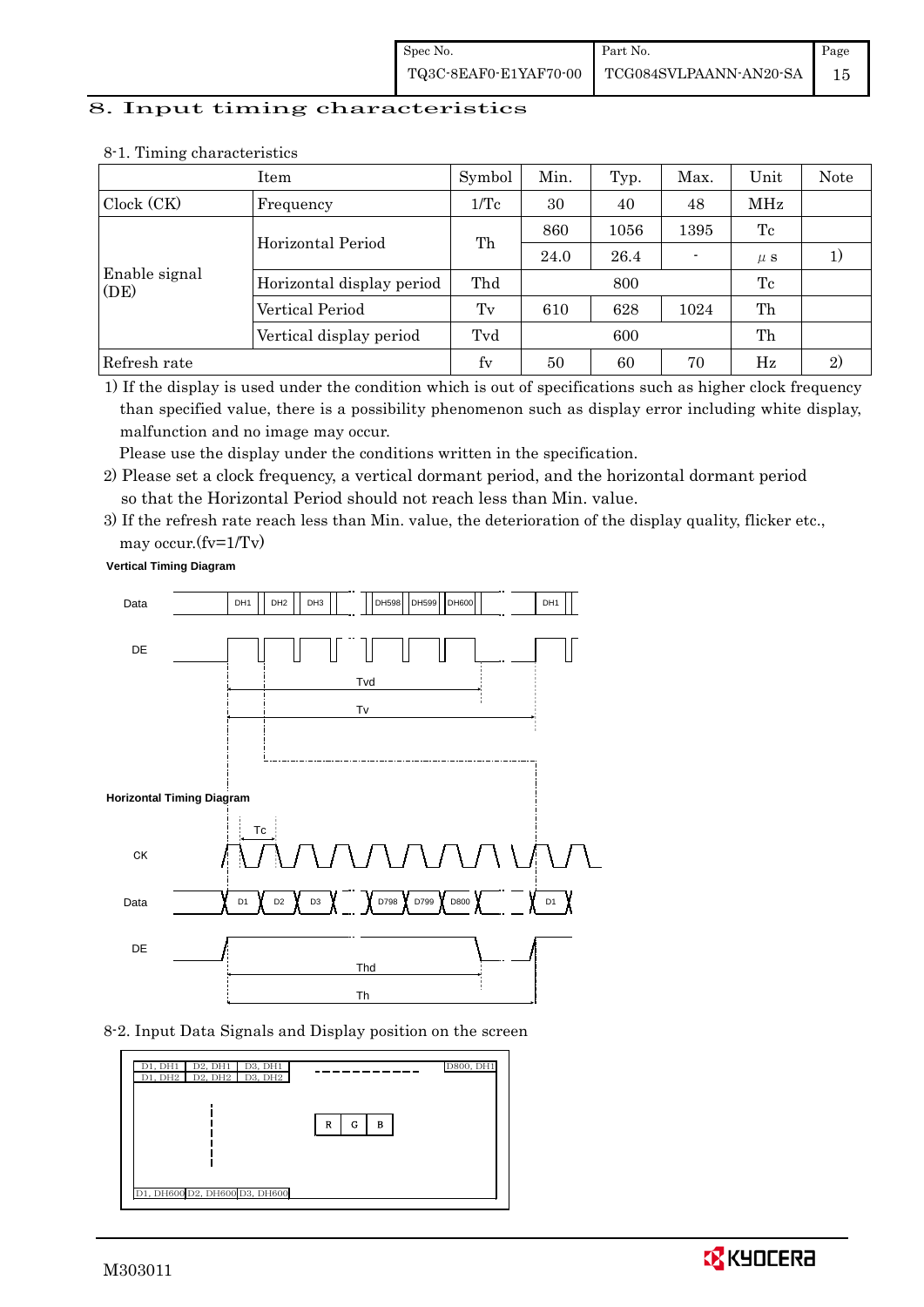## 9. Lot number identification

The lot number shall be indicated on the back of the backlight case of each LCD.

TCG084SVLPAANN-AN20-SA - □□ - □□ - □ MADE IN □□□□□ ↓ ↓ ↓ ↓ ↓  $1 2 3 4 5$ 

- No1. No5. above indicate
	- 1. Year code
		- 2. Month code
		- 3. Date
		- 4. Version Number
		- 5. Country of origin (Japan or China)

| Year | 2018 | 2019 | 2020 | 2021 | 2022 | 2023 |
|------|------|------|------|------|------|------|
| Code |      | ັ    |      |      |      |      |

| Month | Jan. | Feb. | Mar. | Apr. | May | Jun. |
|-------|------|------|------|------|-----|------|
| Code  |      |      |      |      |     |      |

| Month | Jul. | Aug. | Sep. | Oct. | Nov. | Dec. |
|-------|------|------|------|------|------|------|
| Code  |      | ◡    |      | 77   |      |      |

#### 10. Warranty

10-1. Incoming inspection

Please inspect the LCD within one month after your receipt.

#### 10-2. Production warranty

 Kyocera warrants its LCD's for a period of 12 months from the ship date. Kyocera shall, by mutual agreement, replace or re-work defective LCD's that are shown to be Kyocera's responsibility.

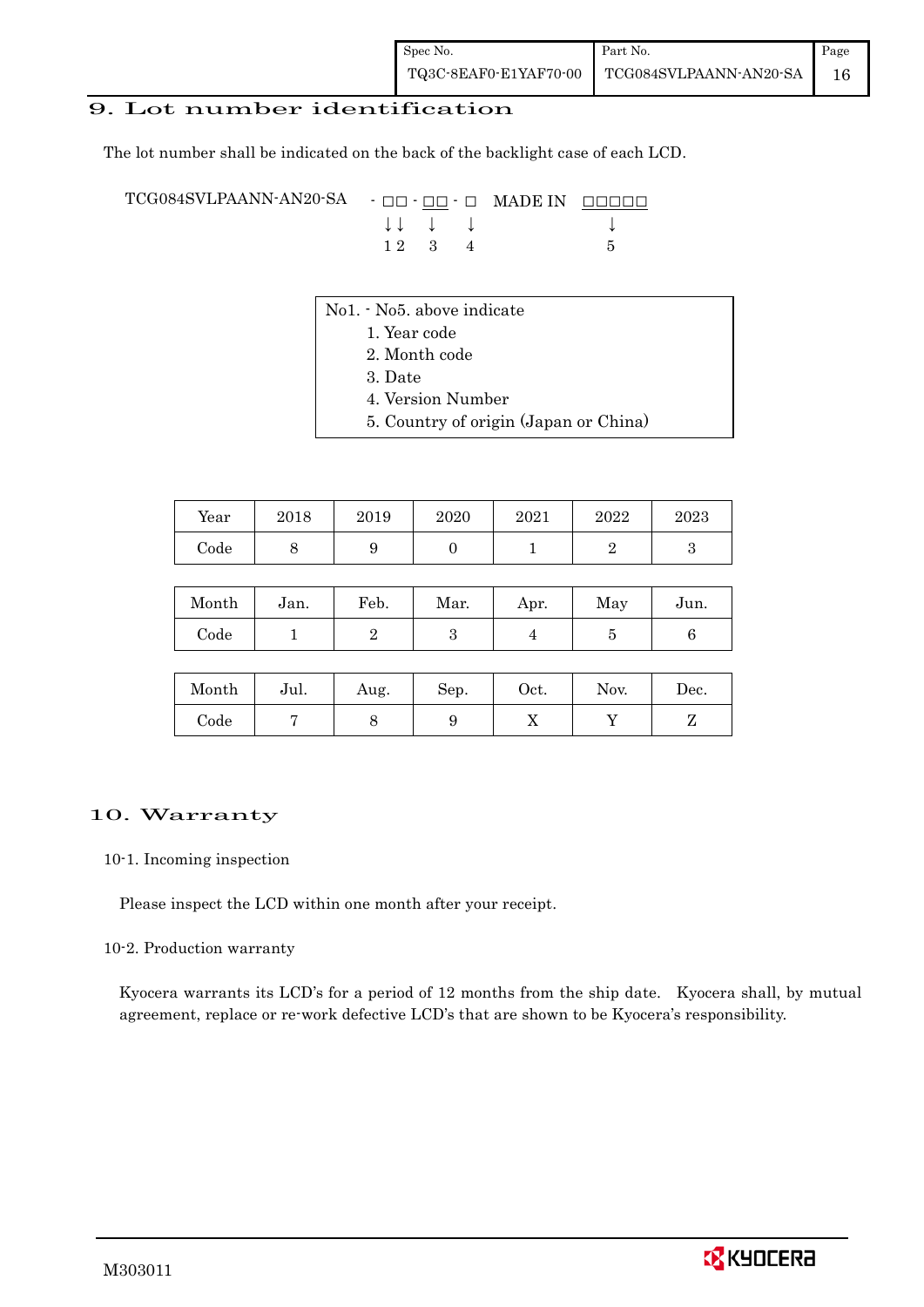## 11. Precautions for use

- 11-1. Installation of the LCD
- 1) Please ground either of the mounting (screw) holes located at each corner of an LCD, in order to stabilize brightness and display quality.
- 2) A transparent protection plate shall be added to protect the LCD and its polarizer.
- 3) The LCD shall be installed so that there is no pressure on the LSI chips.
- 4) The LCD shall be installed flat, without twisting or bending.
- 5) A transparent protection sheet is attached to the polarizer. Please remove the protection film slowly before use, paying attention to static electricity.

#### 11-2. Static electricity

- 1) Since CMOS ICs are mounted directly onto the LCD glass, protection from static electricity is required.
- 2) Workers should use body grounding. Operator should wear ground straps.

## 11-3. LCD operation

1) The LCD shall be operated within the limits specified. Operation at values outside of these limits may shorten life, and/or harm display images.

## 11-4. Storage

- 1) The LCD shall be stored within the temperature and humidity limits specified. Store in a dark area, and protect the LCD from direct sunlight or fluorescent light.
- 2) Always store the LCD so that it is free from external pressure onto it.

## 11-5. Usage

- 1) DO NOT store in a high humidity environment for extended periods. Polarizer degradation bubbles, and/or peeling off of the polarizer may result.
- 2) The front polarizer is easily scratched or damaged. Prevent touching it with any hard material, and from being pushed or rubbed.
- 3) The LCD screen may be cleaned by wiping the screen surface with a soft cloth or cotton pad using a little Ethanol.
- 4) Water may cause damage or discoloration of the polarizer. Clean condensation or moisture from any source immediately.
- 5) Always keep the LCD free from condensation during testing. Condensation may permanently spot or stain the polarizer.
- 6) Do not disassemble LCD because it will result in damage.
- 7) This Kyocera LCD has been specifically designed for use in general electronic devices, but not for use in a special environment such as usage in an active gas. Hence, when the LCD is supposed to be used in a special environment, evaluate the LCD thoroughly beforehand and do not expose the LCD to chemicals such as an active gas.
- 8) Please do not use solid-base image pattern for long hours because a temporary afterimage may appear. We recommend using screen saver etc. in cases where a solid-base image pattern must be used.
- 9) Liquid crystal may leak when the LCD is broken. Be careful not to let the fluid go into your eyes and mouth. In the case the fluid touches your body; rinse it off right away with water and soap.

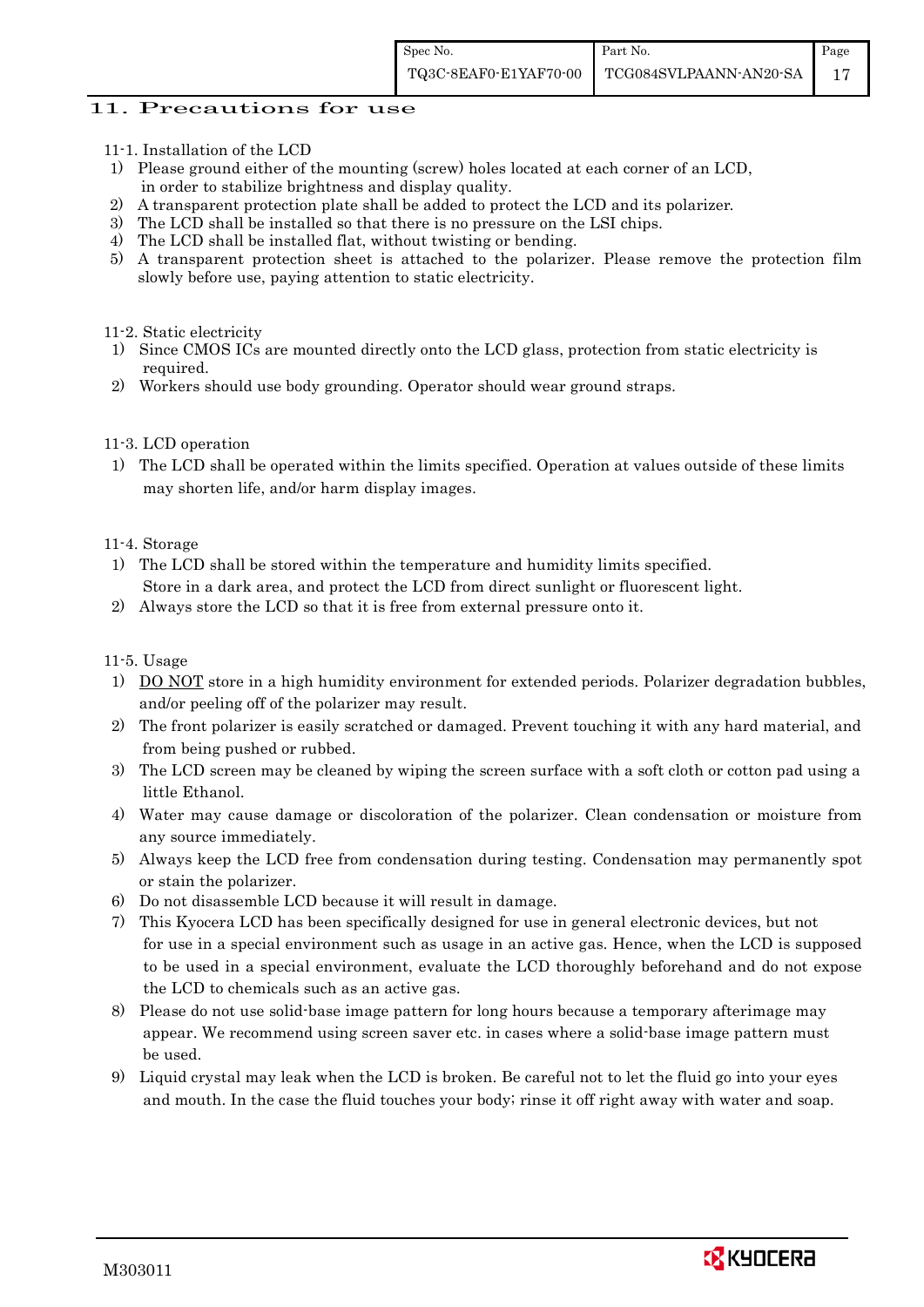## 12. Reliability test data

| Test item                            | Test condition                                                                                       | Test time        |                                                            | Judgement                                                                  |
|--------------------------------------|------------------------------------------------------------------------------------------------------|------------------|------------------------------------------------------------|----------------------------------------------------------------------------|
| High temp.<br>atmosphere             | $80^{\circ}$ C                                                                                       | 240h             | Display function<br>Display quality<br>Current consumption | $\therefore$ No defect<br>$\therefore$ No defect<br>$\therefore$ No defect |
| Low temp.<br>atmosphere              | $-30$ °C                                                                                             | 240h             | Display function<br>Display quality<br>Current consumption | $\therefore$ No defect<br>$\therefore$ No defect<br>$\therefore$ No defect |
| High temp.<br>humidity<br>atmosphere | $40^{\circ}$ C 90% RH                                                                                | 240h             | Display function<br>Display quality<br>Current consumption | : No defect<br>$\therefore$ No defect<br>$: No$ defect                     |
| Temp. cycle                          | $-30\degree C$<br>0.5 <sub>h</sub><br>0.5 <sub>h</sub><br>R.T.<br>$80^{\circ}$ C<br>0.5 <sub>h</sub> | 10cycles         | Display function<br>Display quality<br>Current consumption | $: No$ defect<br>$\therefore$ No defect<br>$\therefore$ No defect          |
| High temp.<br>operation              | $70^{\circ}$ C                                                                                       | 500 <sub>h</sub> | Display function<br>Display quality<br>Current consumption | $: No$ defect<br>$\therefore$ No defect<br>$: No$ defect                   |

1) Each test item uses a test LCD only once. The tested LCD is not used in any other tests.

2) The LCD is tested in circumstances in which there is no condensation.

3) The reliability test is not an out-going inspection.

4) The result of the reliability test is for your reference purpose only. The reliability test is conducted only to examine the LCD's capability.

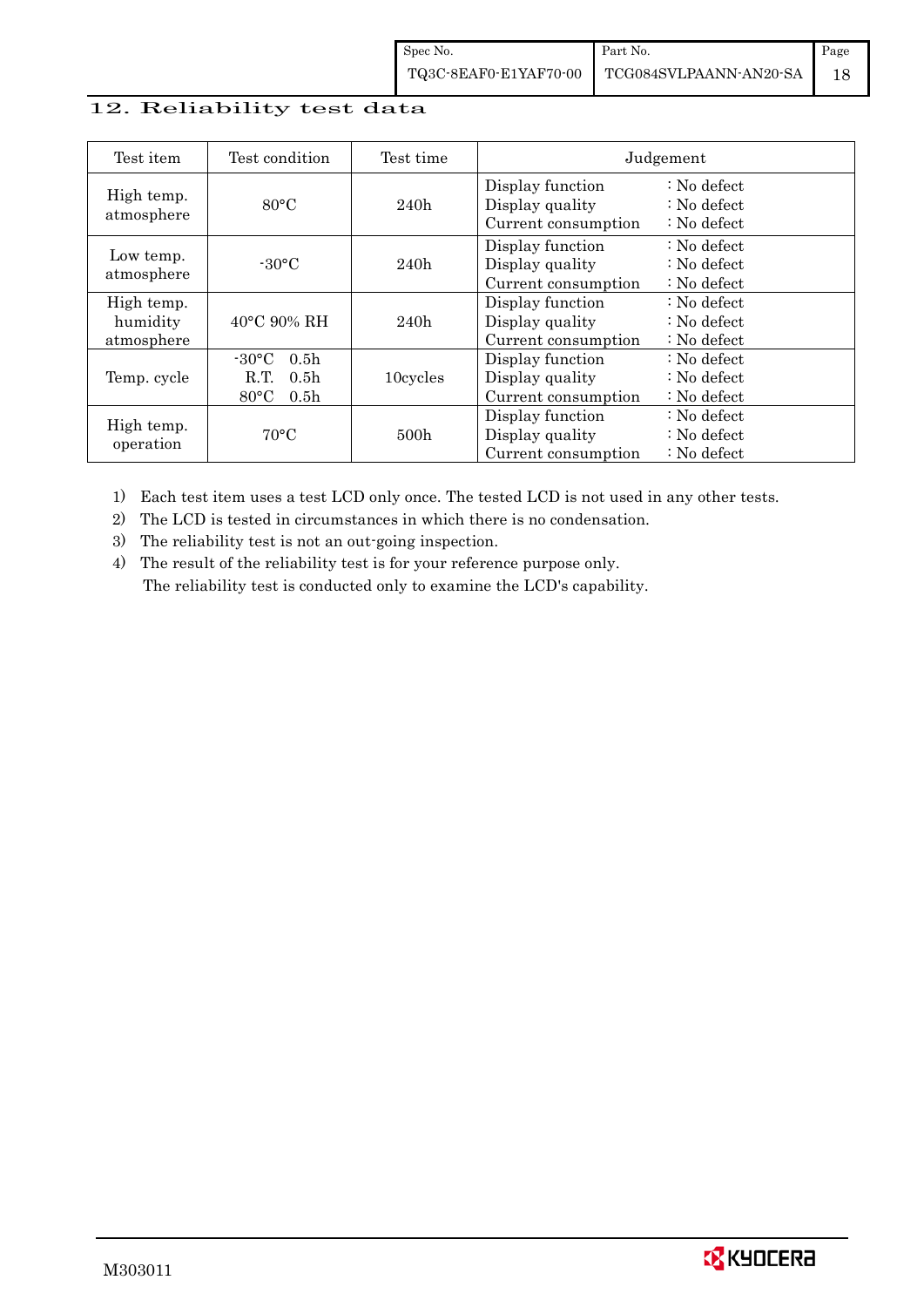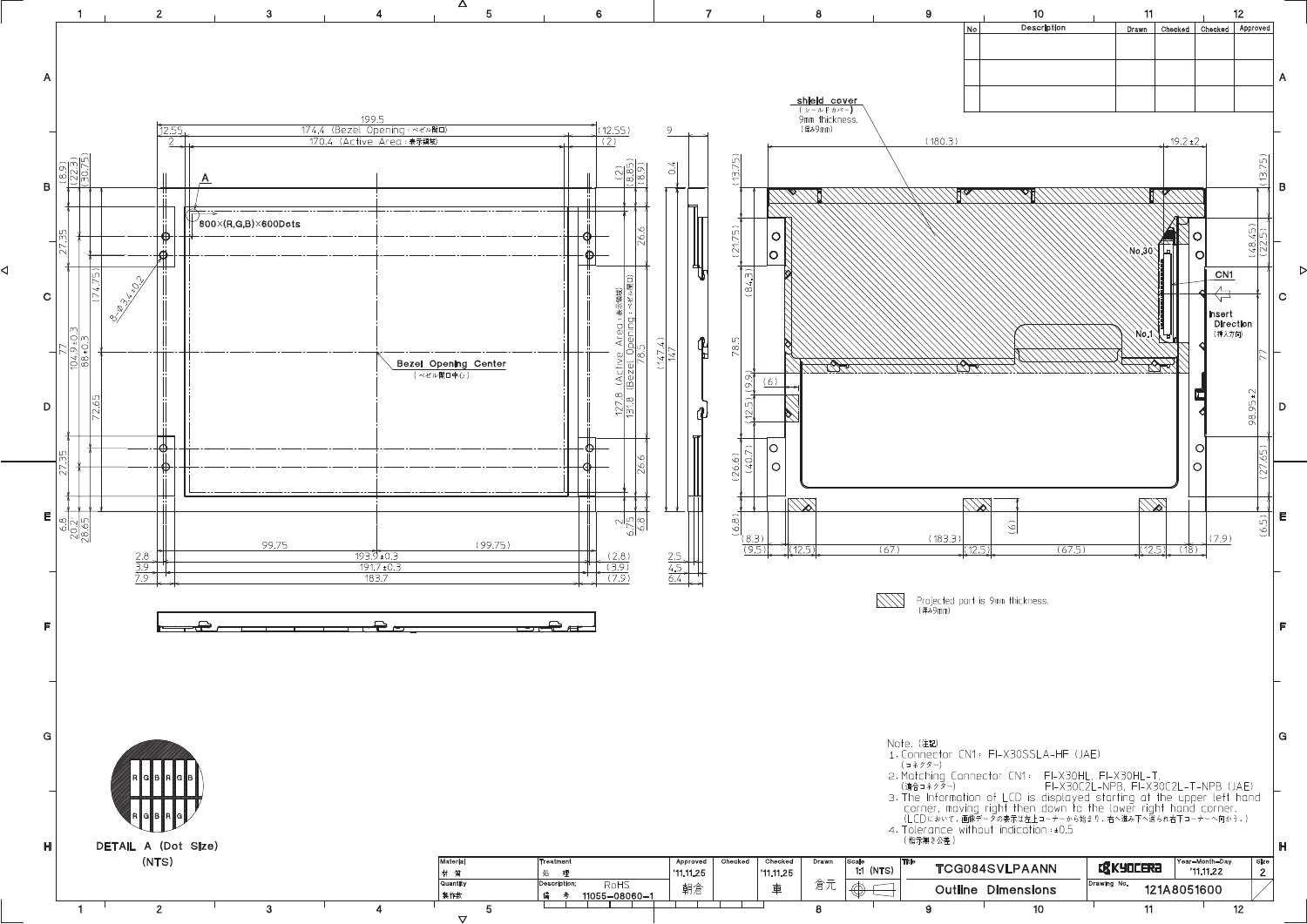| Spec No. | TQ3C-8EAF0-E2YAF70-00 |
|----------|-----------------------|
| l Iate   | February 5, 2018      |

# KYOCERA INSPECTION STANDARD

## TYPE : TCG084SVLPAANN-AN20-SA

KYOCERA DISPLAY CORPORATION

| Original         |            | Designed by $:$ Engineering dept. | Confirmed by $:QA$ dept. |         |                   |
|------------------|------------|-----------------------------------|--------------------------|---------|-------------------|
| Issue Date       | Prepared   | Checked                           | Approved                 | Checked | Approved          |
| February 5, 2018 | М<br>$n^2$ | $\overline{\phantom{0}}$          | 4 Matximoto              | H.Sum1  | $\alpha$ . Jugemi |

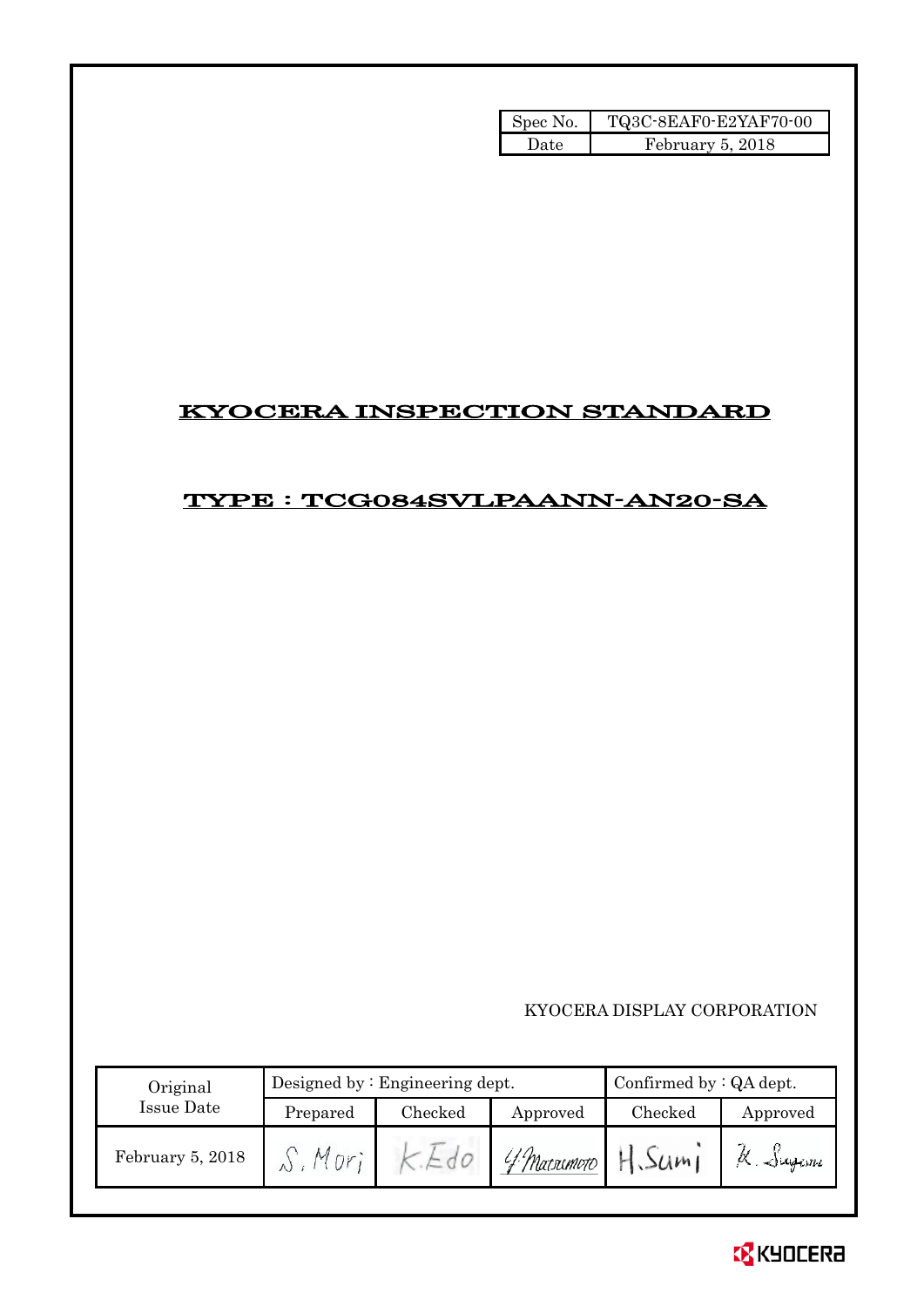| Spec No.              | Part No.               | Page |
|-----------------------|------------------------|------|
| TQ3C-8EAF0-E2YAF70-00 | TCG084SVLPAANN-AN20-SA |      |

|         | Revision record |                                  |  |                                 |                                      |                                |          |
|---------|-----------------|----------------------------------|--|---------------------------------|--------------------------------------|--------------------------------|----------|
|         |                 |                                  |  | Designed by : Engineering dept. |                                      | Confirmed by $\colon$ QA dept. |          |
|         | $\rm{Date}$     | $\ensuremath{\mathrm{Prepared}}$ |  | $\rm Checked$                   | Approved                             | $\rm Checked$                  | Approved |
|         |                 |                                  |  |                                 |                                      |                                |          |
|         |                 |                                  |  |                                 |                                      |                                |          |
| Rev.No. | Date            | Page                             |  |                                 | $\label{eq:2} \textbf{Descriptions}$ |                                |          |
|         |                 |                                  |  |                                 |                                      |                                |          |
|         |                 |                                  |  |                                 |                                      |                                |          |
|         |                 |                                  |  |                                 |                                      |                                |          |
|         |                 |                                  |  |                                 |                                      |                                |          |
|         |                 |                                  |  |                                 |                                      |                                |          |
|         |                 |                                  |  |                                 |                                      |                                |          |
|         |                 |                                  |  |                                 |                                      |                                |          |
|         |                 |                                  |  |                                 |                                      |                                |          |
|         |                 |                                  |  |                                 |                                      |                                |          |
|         |                 |                                  |  |                                 |                                      |                                |          |
|         |                 |                                  |  |                                 |                                      |                                |          |
|         |                 |                                  |  |                                 |                                      |                                |          |
|         |                 |                                  |  |                                 |                                      |                                |          |
|         |                 |                                  |  |                                 |                                      |                                |          |
|         |                 |                                  |  |                                 |                                      |                                |          |
|         |                 |                                  |  |                                 |                                      |                                |          |
|         |                 |                                  |  |                                 |                                      |                                |          |
|         |                 |                                  |  |                                 |                                      |                                |          |
|         |                 |                                  |  |                                 |                                      |                                |          |
|         |                 |                                  |  |                                 |                                      |                                |          |
|         |                 |                                  |  |                                 |                                      |                                |          |
|         |                 |                                  |  |                                 |                                      |                                |          |
|         |                 |                                  |  |                                 |                                      |                                |          |
|         |                 |                                  |  |                                 |                                      |                                |          |
|         |                 |                                  |  |                                 |                                      |                                |          |
|         |                 |                                  |  |                                 |                                      |                                |          |
|         |                 |                                  |  |                                 |                                      |                                |          |
|         |                 |                                  |  |                                 |                                      |                                |          |
|         |                 |                                  |  |                                 |                                      |                                |          |
|         |                 |                                  |  |                                 |                                      |                                |          |
|         |                 |                                  |  |                                 |                                      |                                |          |
|         |                 |                                  |  |                                 |                                      |                                |          |
|         |                 |                                  |  |                                 |                                      |                                |          |
|         |                 |                                  |  |                                 |                                      |                                |          |
|         |                 |                                  |  |                                 |                                      |                                |          |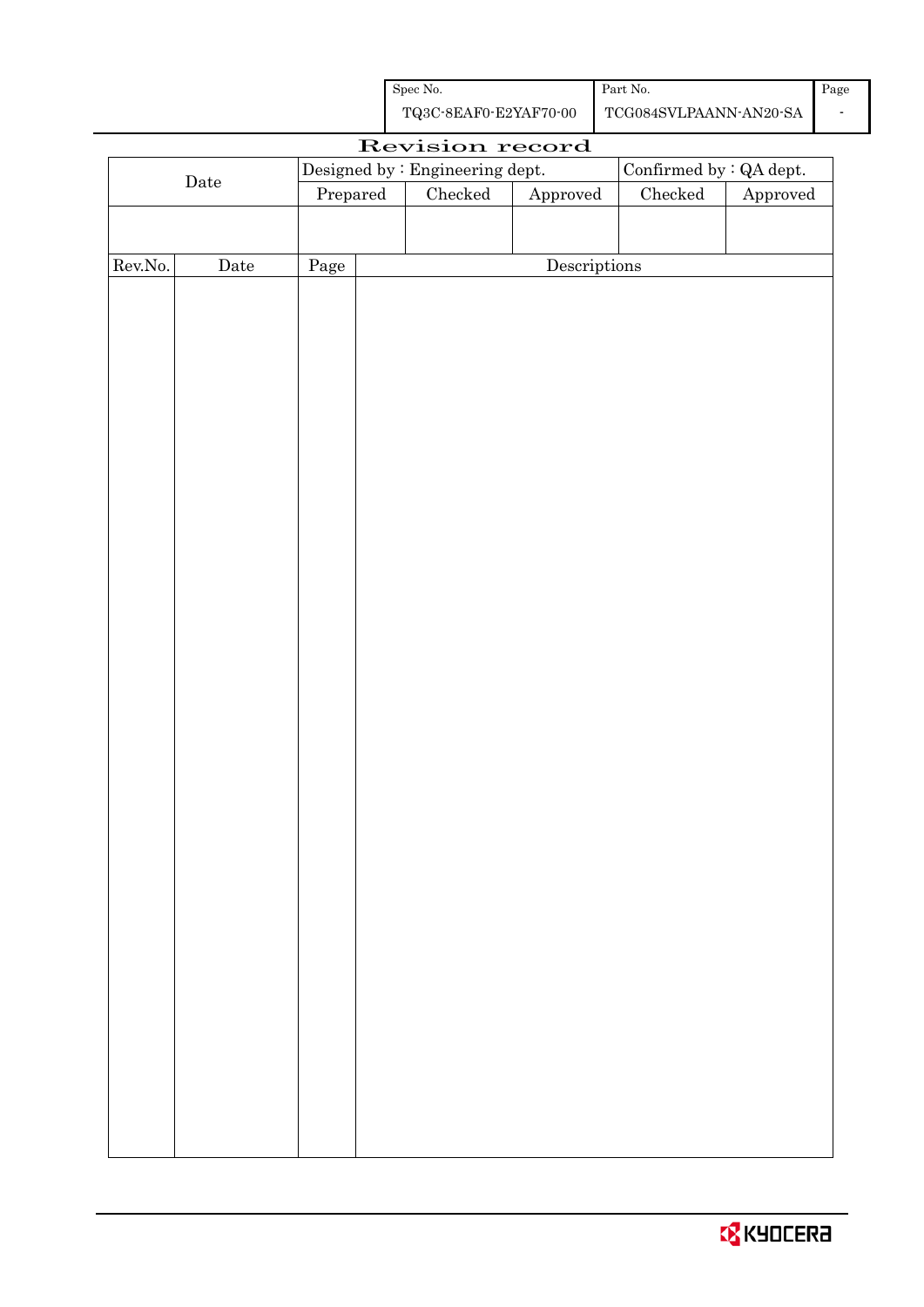# Page

## 1

## Visuals specification

| $\cdots$ |  |
|----------|--|
|          |  |

|               | Note                                                                                                                                                                                                                                                                                                                                                                                                |                              |                                                                                                                                                                                                          |  |  |  |
|---------------|-----------------------------------------------------------------------------------------------------------------------------------------------------------------------------------------------------------------------------------------------------------------------------------------------------------------------------------------------------------------------------------------------------|------------------------------|----------------------------------------------------------------------------------------------------------------------------------------------------------------------------------------------------------|--|--|--|
| General       | Customer identified anomalies not defined within this inspection standard shall be<br>1.<br>reviewed by Kyocera, and an additional standard shall be determined by mutual consent.<br>2.<br>This inspection standard about the image quality shall be applied to any defect within the<br>effective viewing area and shall not be applicable to outside of the area.<br>3.<br>Inspection conditions |                              |                                                                                                                                                                                                          |  |  |  |
|               | Luminance                                                                                                                                                                                                                                                                                                                                                                                           |                              | : 500 Lux min.                                                                                                                                                                                           |  |  |  |
|               |                                                                                                                                                                                                                                                                                                                                                                                                     | Inspection distance          | $\div 300$ mm.                                                                                                                                                                                           |  |  |  |
|               | Temperature                                                                                                                                                                                                                                                                                                                                                                                         |                              | : 25 $\pm$ 5°C                                                                                                                                                                                           |  |  |  |
|               | Direction                                                                                                                                                                                                                                                                                                                                                                                           |                              | : Directly above                                                                                                                                                                                         |  |  |  |
| Definition of | Dot defect                                                                                                                                                                                                                                                                                                                                                                                          | Bright dot defect            | The dot is constantly "on" when power applied to the                                                                                                                                                     |  |  |  |
| inspection    |                                                                                                                                                                                                                                                                                                                                                                                                     |                              | LCD, even when all "Black" data sent to the screen.                                                                                                                                                      |  |  |  |
| item          |                                                                                                                                                                                                                                                                                                                                                                                                     |                              | Inspection tool: 5% Transparency neutral density filter.                                                                                                                                                 |  |  |  |
|               |                                                                                                                                                                                                                                                                                                                                                                                                     |                              | Count dot: If the dot is visible through the filter.                                                                                                                                                     |  |  |  |
|               |                                                                                                                                                                                                                                                                                                                                                                                                     |                              | Don't count dot: If the dot is not visible through the                                                                                                                                                   |  |  |  |
|               |                                                                                                                                                                                                                                                                                                                                                                                                     |                              | filter.<br>There is an electrode in the middle of the dot<br>$R$ $G$ $B$ $R$ $G$ $B$ $R$ $G$ $B$<br>and one dot is shown in the left drawing.<br>$G$ $B$ $R$<br><b>GBR</b><br>G B<br>$<$ dot drawing $>$ |  |  |  |
|               |                                                                                                                                                                                                                                                                                                                                                                                                     | Black dot defect             | The dot is constantly "off" when power applied to the                                                                                                                                                    |  |  |  |
|               |                                                                                                                                                                                                                                                                                                                                                                                                     |                              | LCD, even when all "White" data sent to the screen.                                                                                                                                                      |  |  |  |
|               |                                                                                                                                                                                                                                                                                                                                                                                                     |                              | Similar size compared to bright dot.                                                                                                                                                                     |  |  |  |
|               |                                                                                                                                                                                                                                                                                                                                                                                                     | White dot                    | Pixel works electrically, however, circular/foreign                                                                                                                                                      |  |  |  |
|               |                                                                                                                                                                                                                                                                                                                                                                                                     | (Circular/foreign            | particle makes dot appear to be "on" even when all                                                                                                                                                       |  |  |  |
|               |                                                                                                                                                                                                                                                                                                                                                                                                     | particle)                    | "Black" data is sent to the screen.                                                                                                                                                                      |  |  |  |
|               |                                                                                                                                                                                                                                                                                                                                                                                                     | Adjacent dot                 | Adjacent dot defect is defined as two or more bright dot                                                                                                                                                 |  |  |  |
|               |                                                                                                                                                                                                                                                                                                                                                                                                     |                              | defects or black dot defects.                                                                                                                                                                            |  |  |  |
|               |                                                                                                                                                                                                                                                                                                                                                                                                     |                              | GBRGBR<br>RGBRGBRGB<br>dot defect<br> R G B R G B R G B<br><u> 11 - 11 - 11 - 11 - 11 - 1</u>                                                                                                            |  |  |  |
|               | External                                                                                                                                                                                                                                                                                                                                                                                            | Bubble, Scratch,             | Visible operating (all pixels "Black" or "White") and non                                                                                                                                                |  |  |  |
|               | inspection                                                                                                                                                                                                                                                                                                                                                                                          | Foreign particle             | operating.                                                                                                                                                                                               |  |  |  |
|               |                                                                                                                                                                                                                                                                                                                                                                                                     | (Polarizer, Cell, Backlight) |                                                                                                                                                                                                          |  |  |  |
|               |                                                                                                                                                                                                                                                                                                                                                                                                     | Appearance inspection        | Does not satisfy the value at the spec.                                                                                                                                                                  |  |  |  |
|               | Others                                                                                                                                                                                                                                                                                                                                                                                              | CFL wires                    | Damaged to the CFL wires, connector, pin, functional                                                                                                                                                     |  |  |  |
|               |                                                                                                                                                                                                                                                                                                                                                                                                     |                              | failure or appearance failure.                                                                                                                                                                           |  |  |  |
|               | Definition                                                                                                                                                                                                                                                                                                                                                                                          | Definition of circle size    | Definition of linear size                                                                                                                                                                                |  |  |  |
|               | of size                                                                                                                                                                                                                                                                                                                                                                                             | $d = (a + b)/2$              |                                                                                                                                                                                                          |  |  |  |